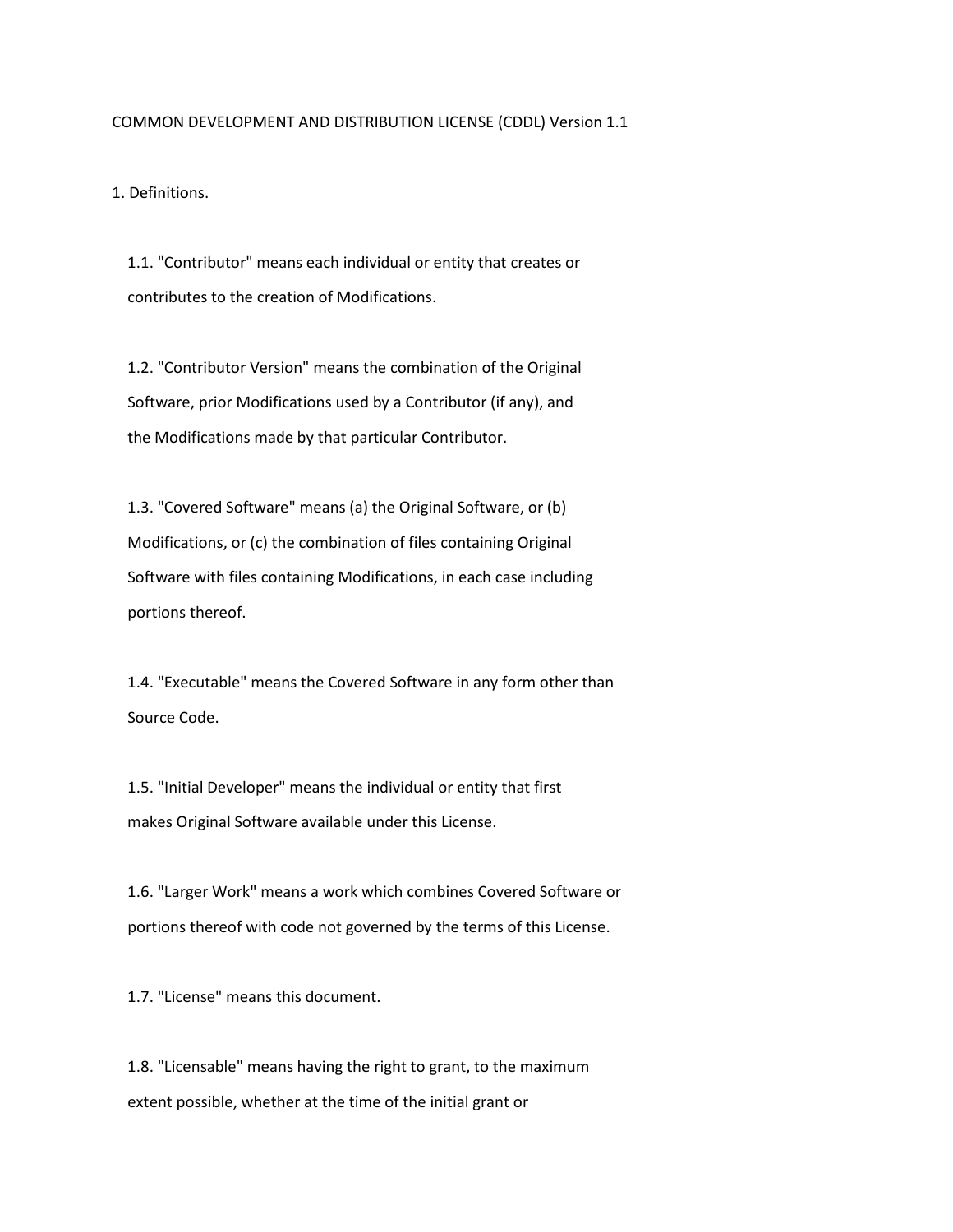subsequently acquired, any and all of the rights conveyed herein.

 1.9. "Modifications" means the Source Code and Executable form of any of the following:

 A. Any file that results from an addition to, deletion from or modification of the contents of a file containing Original Software or previous Modifications;

 B. Any new file that contains any part of the Original Software or previous Modification; or

 C. Any new file that is contributed or otherwise made available under the terms of this License.

 1.10. "Original Software" means the Source Code and Executable form of computer software code that is originally released under this License.

 1.11. "Patent Claims" means any patent claim(s), now owned or hereafter acquired, including without limitation, method, process, and apparatus claims, in any patent Licensable by grantor.

 1.12. "Source Code" means (a) the common form of computer software code in which modifications are made and (b) associated documentation included in or with such code.

 1.13. "You" (or "Your") means an individual or a legal entity exercising rights under, and complying with all of the terms of,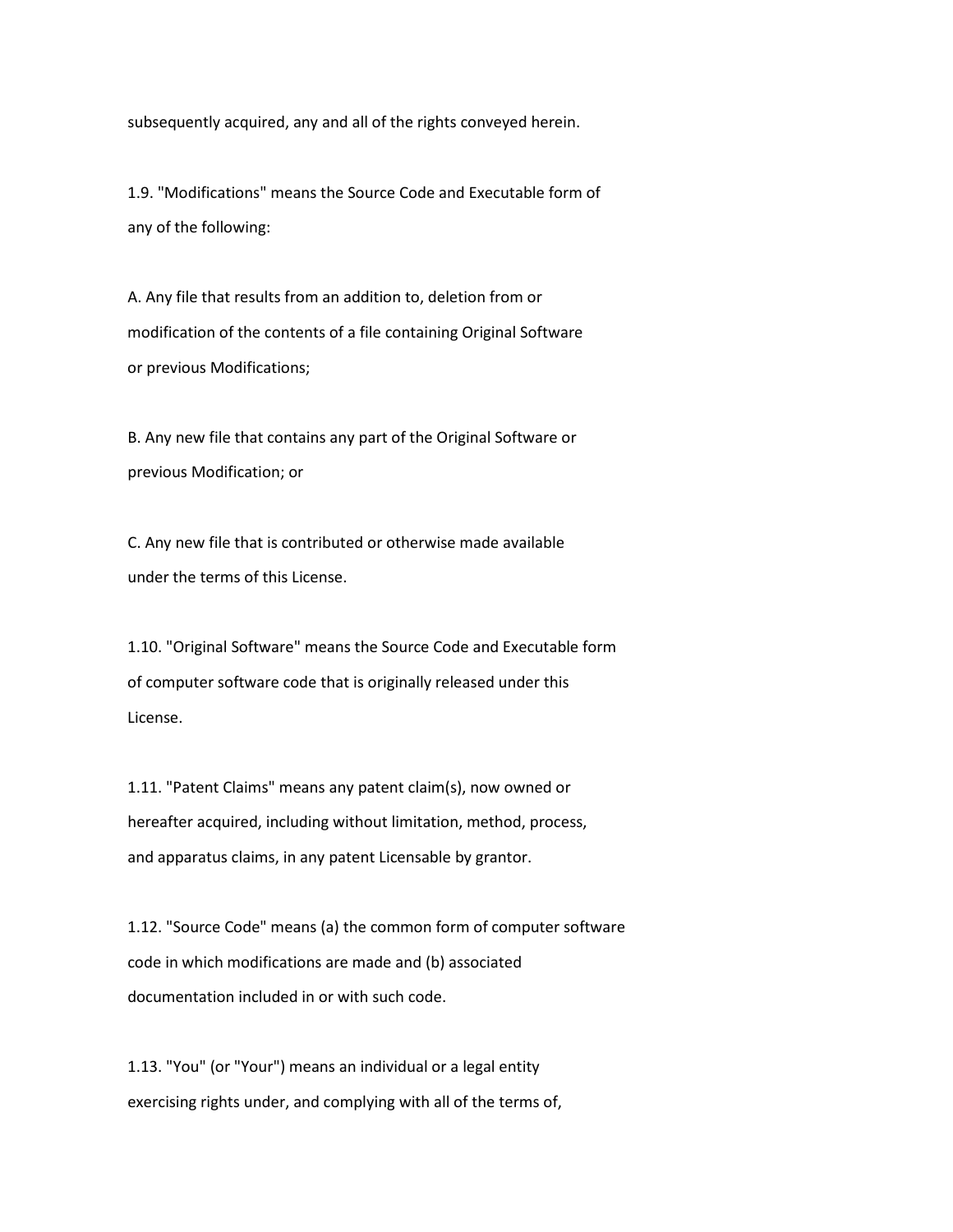this License. For legal entities, "You" includes any entity which controls, is controlled by, or is under common control with You. For purposes of this definition, "control" means (a) the power, direct or indirect, to cause the direction or management of such entity, whether by contract or otherwise, or (b) ownership of more than fifty percent (50%) of the outstanding shares or beneficial ownership of such entity.

2. License Grants.

2.1. The Initial Developer Grant.

 Conditioned upon Your compliance with Section 3.1 below and subject to third party intellectual property claims, the Initial Developer hereby grants You a world-wide, royalty-free, non-exclusive license:

 (a) under intellectual property rights (other than patent or trademark) Licensable by Initial Developer, to use, reproduce, modify, display, perform, sublicense and distribute the Original Software (or portions thereof), with or without Modifications, and/or as part of a Larger Work; and

 (b) under Patent Claims infringed by the making, using or selling of Original Software, to make, have made, use, practice, sell, and offer for sale, and/or otherwise dispose of the Original Software (or portions thereof).

 (c) The licenses granted in Sections 2.1(a) and (b) are effective on the date Initial Developer first distributes or otherwise makes the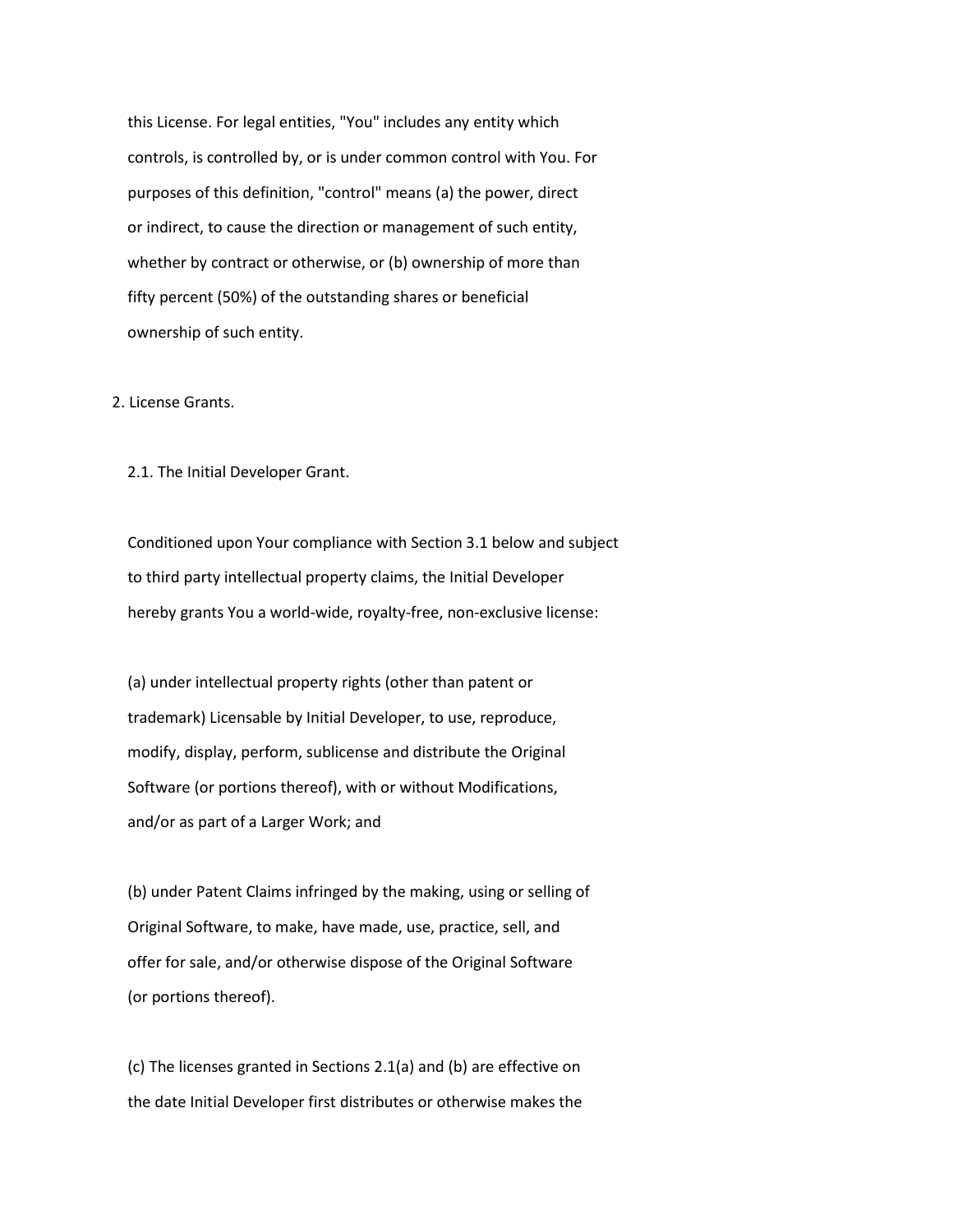Original Software available to a third party under the terms of this License.

 (d) Notwithstanding Section 2.1(b) above, no patent license is granted: (1) for code that You delete from the Original Software, or (2) for infringements caused by: (i) the modification of the Original Software, or (ii) the combination of the Original Software with other software or devices.

2.2. Contributor Grant.

 Conditioned upon Your compliance with Section 3.1 below and subject to third party intellectual property claims, each Contributor hereby grants You a world-wide, royalty-free, non-exclusive license:

 (a) under intellectual property rights (other than patent or trademark) Licensable by Contributor to use, reproduce, modify, display, perform, sublicense and distribute the Modifications created by such Contributor (or portions thereof), either on an unmodified basis, with other Modifications, as Covered Software and/or as part of a Larger Work; and

 (b) under Patent Claims infringed by the making, using, or selling of Modifications made by that Contributor either alone and/or in combination with its Contributor Version (or portions of such combination), to make, use, sell, offer for sale, have made, and/or otherwise dispose of: (1) Modifications made by that Contributor (or portions thereof); and (2) the combination of Modifications made by that Contributor with its Contributor Version (or portions of such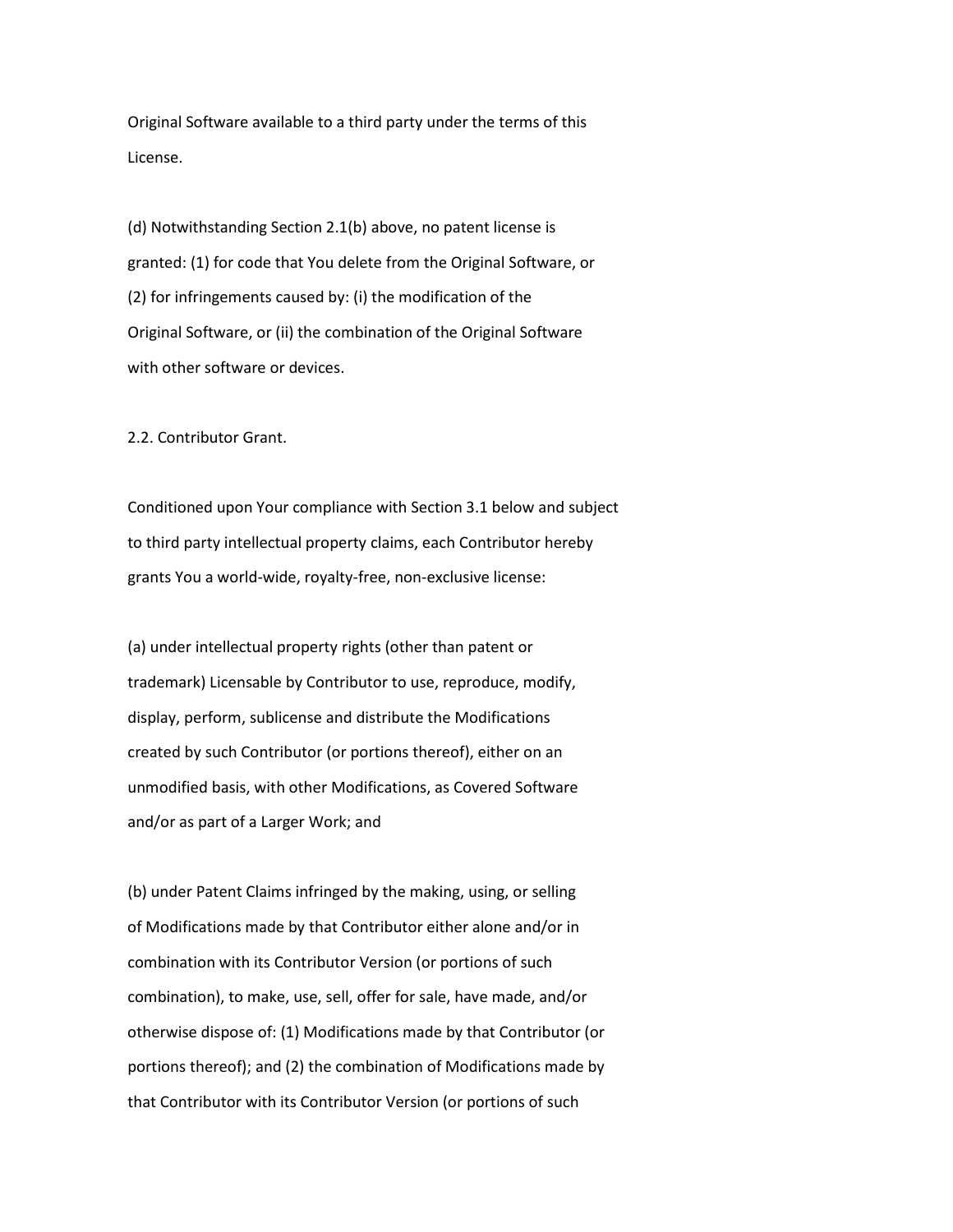combination).

 (c) The licenses granted in Sections 2.2(a) and 2.2(b) are effective on the date Contributor first distributes or otherwise makes the Modifications available to a third party.

 (d) Notwithstanding Section 2.2(b) above, no patent license is granted: (1) for any code that Contributor has deleted from the Contributor Version; (2) for infringements caused by: (i) third party modifications of Contributor Version, or (ii) the combination of Modifications made by that Contributor with other software (except as part of the Contributor Version) or other devices; or (3) under Patent Claims infringed by Covered Software in the absence of Modifications made by that Contributor.

3. Distribution Obligations.

3.1. Availability of Source Code.

 Any Covered Software that You distribute or otherwise make available in Executable form must also be made available in Source Code form and that Source Code form must be distributed only under the terms of this License. You must include a copy of this License with every copy of the Source Code form of the Covered Software You distribute or otherwise make available. You must inform recipients of any such Covered Software in Executable form as to how they can obtain such Covered Software in Source Code form in a reasonable manner on or through a medium customarily used for software exchange.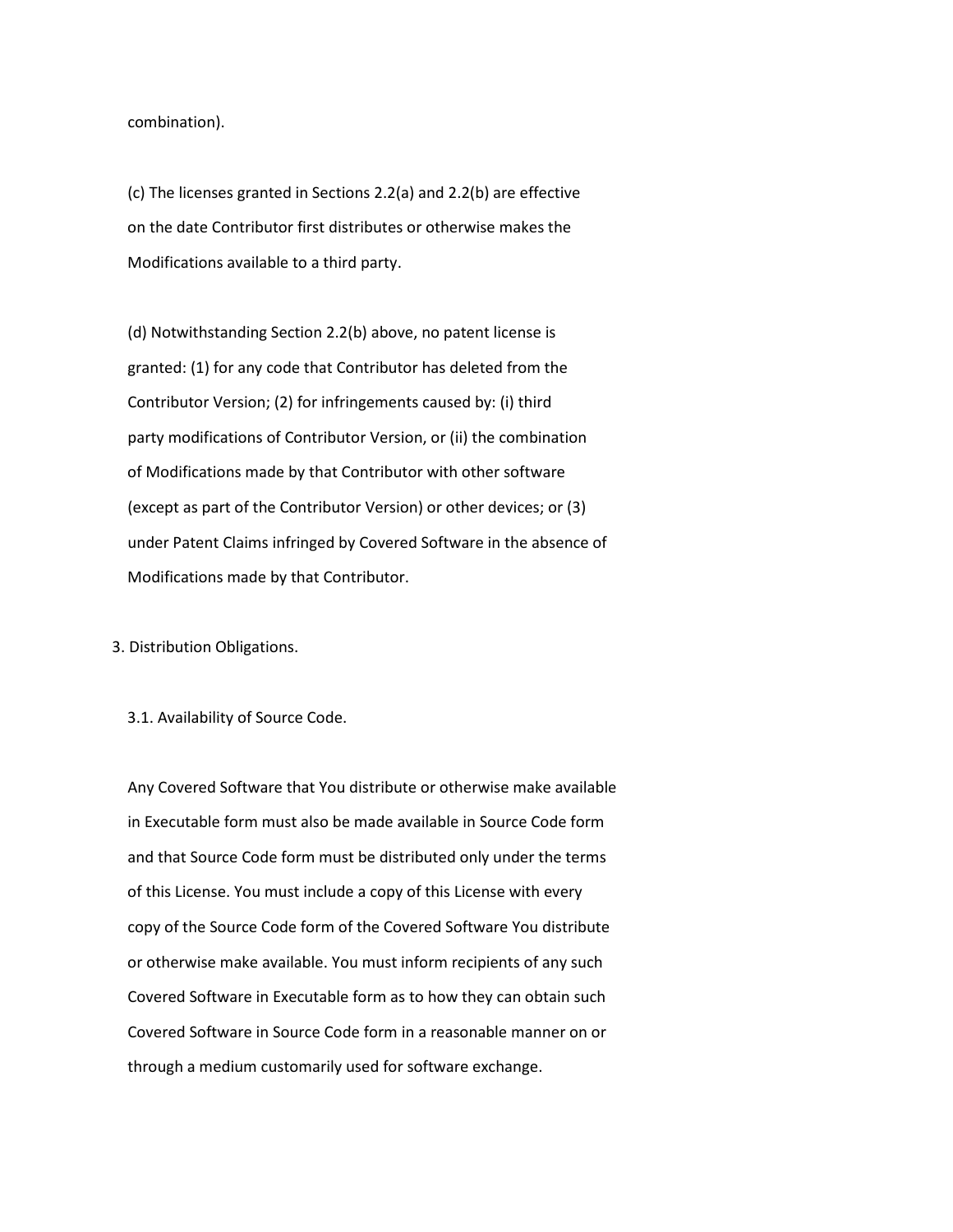### 3.2. Modifications.

 The Modifications that You create or to which You contribute are governed by the terms of this License. You represent that You believe Your Modifications are Your original creation(s) and/or You have sufficient rights to grant the rights conveyed by this License.

3.3. Required Notices.

 You must include a notice in each of Your Modifications that identifies You as the Contributor of the Modification. You may not remove or alter any copyright, patent or trademark notices contained within the Covered Software, or any notices of licensing or any descriptive text giving attribution to any Contributor or the Initial Developer.

3.4. Application of Additional Terms.

 You may not offer or impose any terms on any Covered Software in Source Code form that alters or restricts the applicable version of this License or the recipients' rights hereunder. You may choose to offer, and to charge a fee for, warranty, support, indemnity or liability obligations to one or more recipients of Covered Software. However, you may do so only on Your own behalf, and not on behalf of the Initial Developer or any Contributor. You must make it absolutely clear that any such warranty, support, indemnity or liability obligation is offered by You alone, and You hereby agree to indemnify the Initial Developer and every Contributor for any liability incurred by the Initial Developer or such Contributor as a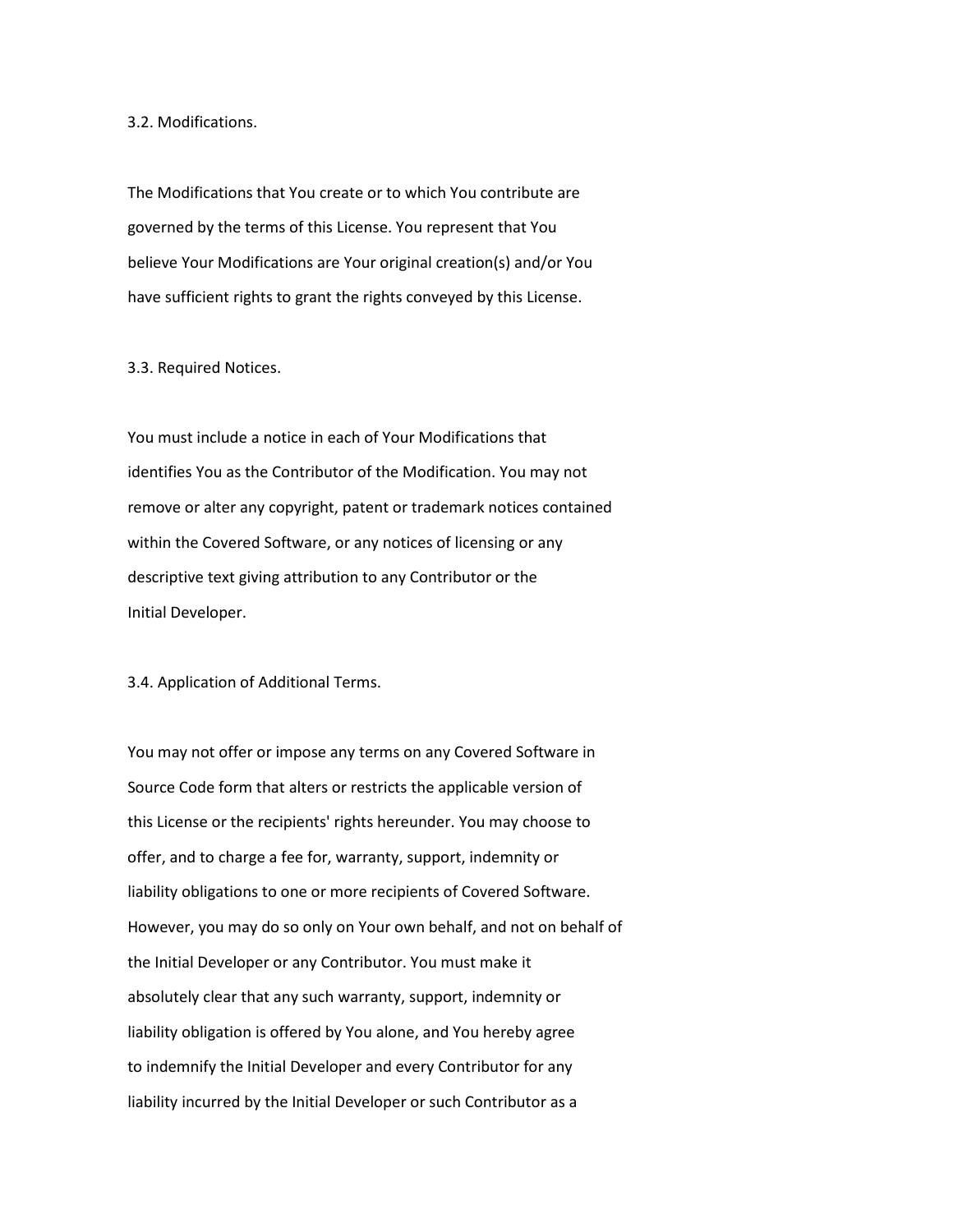result of warranty, support, indemnity or liability terms You offer.

3.5. Distribution of Executable Versions.

 You may distribute the Executable form of the Covered Software under the terms of this License or under the terms of a license of Your choice, which may contain terms different from this License, provided that You are in compliance with the terms of this License and that the license for the Executable form does not attempt to limit or alter the recipient's rights in the Source Code form from the rights set forth in this License. If You distribute the Covered Software in Executable form under a different license, You must make it absolutely clear that any terms which differ from this License are offered by You alone, not by the Initial Developer or Contributor. You hereby agree to indemnify the Initial Developer and every Contributor for any liability incurred by the Initial Developer or such Contributor as a result of any such terms You offer.

## 3.6. Larger Works.

 You may create a Larger Work by combining Covered Software with other code not governed by the terms of this License and distribute the Larger Work as a single product. In such a case, You must make sure the requirements of this License are fulfilled for the Covered Software.

4. Versions of the License.

### 4.1. New Versions.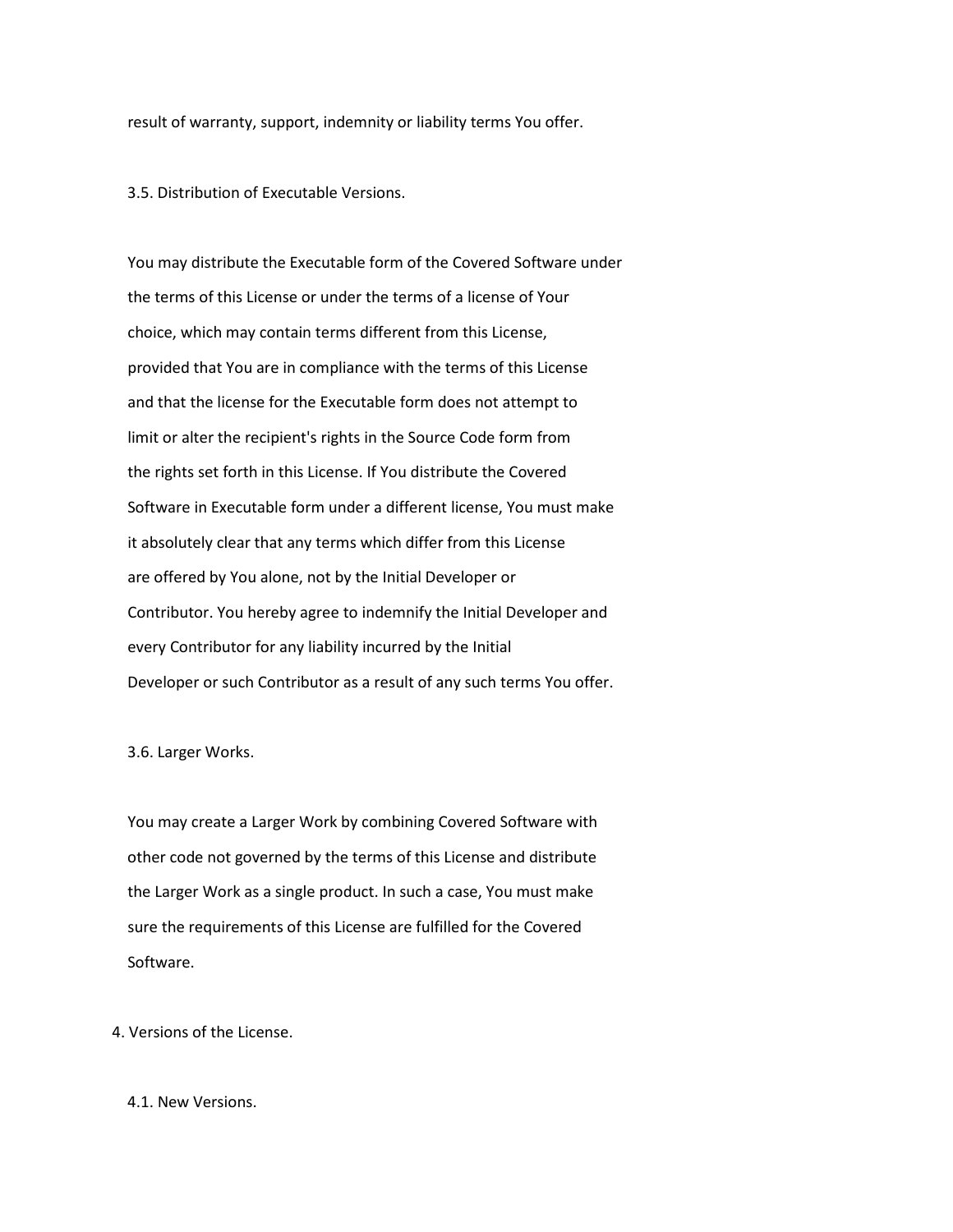Oracle is the initial license steward and may publish revised and/or new versions of this License from time to time. Each version will be given a distinguishing version number. Except as provided in Section 4.3, no one other than the license steward has the right to modify this License.

# 4.2. Effect of New Versions.

 You may always continue to use, distribute or otherwise make the Covered Software available under the terms of the version of the License under which You originally received the Covered Software. If the Initial Developer includes a notice in the Original Software prohibiting it from being distributed or otherwise made available under any subsequent version of the License, You must distribute and make the Covered Software available under the terms of the version of the License under which You originally received the Covered Software. Otherwise, You may also choose to use, distribute or otherwise make the Covered Software available under the terms of any subsequent version of the License published by the license steward.

### 4.3. Modified Versions.

 When You are an Initial Developer and You want to create a new license for Your Original Software, You may create and use a modified version of this License if You: (a) rename the license and remove any references to the name of the license steward (except to note that the license differs from this License); and (b) otherwise make it clear that the license contains terms which differ from this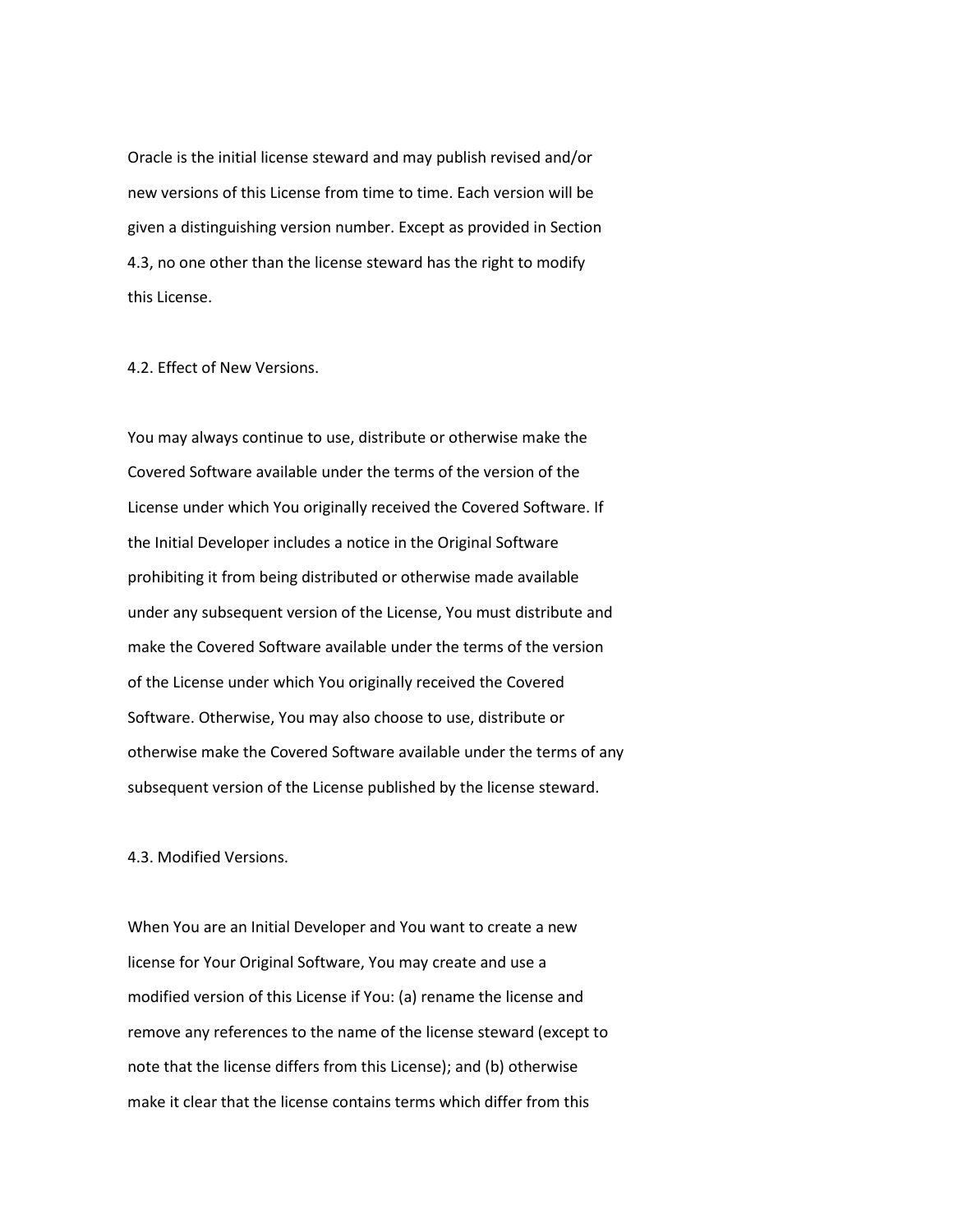License.

#### 5. DISCLAIMER OF WARRANTY.

 COVERED SOFTWARE IS PROVIDED UNDER THIS LICENSE ON AN "AS IS" BASIS, WITHOUT WARRANTY OF ANY KIND, EITHER EXPRESSED OR IMPLIED, INCLUDING, WITHOUT LIMITATION, WARRANTIES THAT THE COVERED SOFTWARE IS FREE OF DEFECTS, MERCHANTABLE, FIT FOR A PARTICULAR PURPOSE OR NON-INFRINGING. THE ENTIRE RISK AS TO THE QUALITY AND PERFORMANCE OF THE COVERED SOFTWARE IS WITH YOU. SHOULD ANY COVERED SOFTWARE PROVE DEFECTIVE IN ANY RESPECT, YOU (NOT THE INITIAL DEVELOPER OR ANY OTHER CONTRIBUTOR) ASSUME THE COST OF ANY NECESSARY SERVICING, REPAIR OR CORRECTION. THIS DISCLAIMER OF WARRANTY CONSTITUTES AN ESSENTIAL PART OF THIS LICENSE. NO USE OF ANY COVERED SOFTWARE IS AUTHORIZED HEREUNDER EXCEPT UNDER THIS DISCLAIMER.

6. TERMINATION.

 6.1. This License and the rights granted hereunder will terminate automatically if You fail to comply with terms herein and fail to cure such breach within 30 days of becoming aware of the breach. Provisions which, by their nature, must remain in effect beyond the termination of this License shall survive.

 6.2. If You assert a patent infringement claim (excluding declaratory judgment actions) against Initial Developer or a Contributor (the Initial Developer or Contributor against whom You assert such claim is referred to as "Participant") alleging that the Participant Software (meaning the Contributor Version where the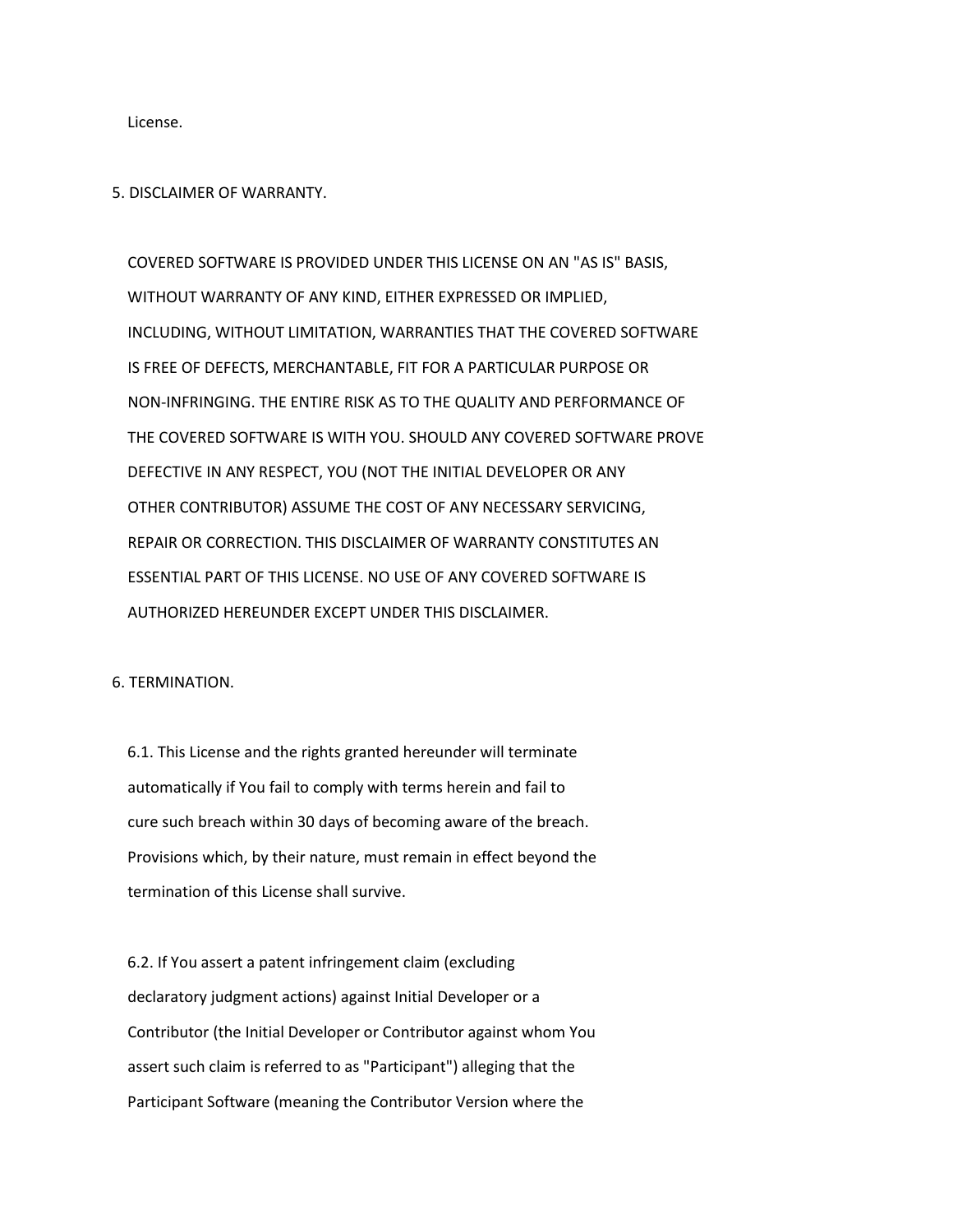Participant is a Contributor or the Original Software where the Participant is the Initial Developer) directly or indirectly infringes any patent, then any and all rights granted directly or indirectly to You by such Participant, the Initial Developer (if the Initial Developer is not the Participant) and all Contributors under Sections 2.1 and/or 2.2 of this License shall, upon 60 days notice from Participant terminate prospectively and automatically at the expiration of such 60 day notice period, unless if within such 60 day period You withdraw Your claim with respect to the Participant Software against such Participant either unilaterally or pursuant to a written agreement with Participant.

 6.3. If You assert a patent infringement claim against Participant alleging that the Participant Software directly or indirectly infringes any patent where such claim is resolved (such as by license or settlement) prior to the initiation of patent infringement litigation, then the reasonable value of the licenses granted by such Participant under Sections 2.1 or 2.2 shall be taken into account in determining the amount or value of any payment or license.

 6.4. In the event of termination under Sections 6.1 or 6.2 above, all end user licenses that have been validly granted by You or any distributor hereunder prior to termination (excluding licenses granted to You by any distributor) shall survive termination.

7. LIMITATION OF LIABILITY.

### UNDER NO CIRCUMSTANCES AND UNDER NO LEGAL THEORY, WHETHER TORT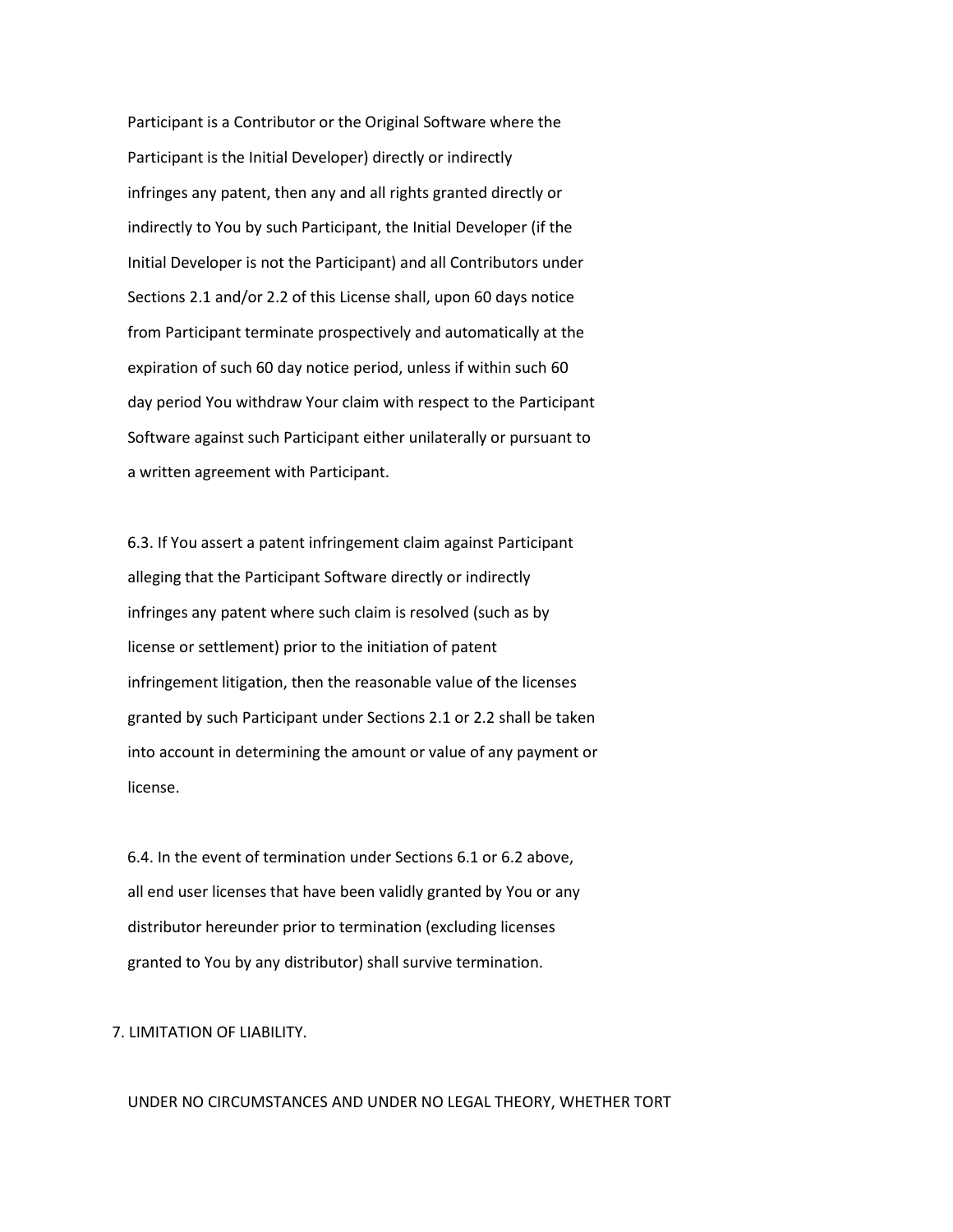(INCLUDING NEGLIGENCE), CONTRACT, OR OTHERWISE, SHALL YOU, THE INITIAL DEVELOPER, ANY OTHER CONTRIBUTOR, OR ANY DISTRIBUTOR OF COVERED SOFTWARE, OR ANY SUPPLIER OF ANY OF SUCH PARTIES, BE LIABLE TO ANY PERSON FOR ANY INDIRECT, SPECIAL, INCIDENTAL, OR CONSEQUENTIAL DAMAGES OF ANY CHARACTER INCLUDING, WITHOUT LIMITATION, DAMAGES FOR LOSS OF GOODWILL, WORK STOPPAGE, COMPUTER FAILURE OR MALFUNCTION, OR ANY AND ALL OTHER COMMERCIAL DAMAGES OR LOSSES, EVEN IF SUCH PARTY SHALL HAVE BEEN INFORMED OF THE POSSIBILITY OF SUCH DAMAGES. THIS LIMITATION OF LIABILITY SHALL NOT APPLY TO LIABILITY FOR DEATH OR PERSONAL INJURY RESULTING FROM SUCH PARTY'S NEGLIGENCE TO THE EXTENT APPLICABLE LAW PROHIBITS SUCH LIMITATION. SOME JURISDICTIONS DO NOT ALLOW THE EXCLUSION OR LIMITATION OF INCIDENTAL OR CONSEQUENTIAL DAMAGES, SO THIS EXCLUSION AND LIMITATION MAY NOT APPLY TO YOU.

8. U.S. GOVERNMENT END USERS.

 The Covered Software is a "commercial item," as that term is defined in 48 C.F.R. 2.101 (Oct. 1995), consisting of "commercial computer software" (as that term is defined at 48 C.F.R. § 252.227-7014(a)(1)) and "commercial computer software documentation" as such terms are used in 48 C.F.R. 12.212 (Sept. 1995). Consistent with 48 C.F.R. 12.212 and 48 C.F.R. 227.7202-1 through 227.7202-4 (June 1995), all U.S. Government End Users acquire Covered Software with only those rights set forth herein. This U.S. Government Rights clause is in lieu of, and supersedes, any other FAR, DFAR, or other clause or provision that addresses Government rights in computer software under this License.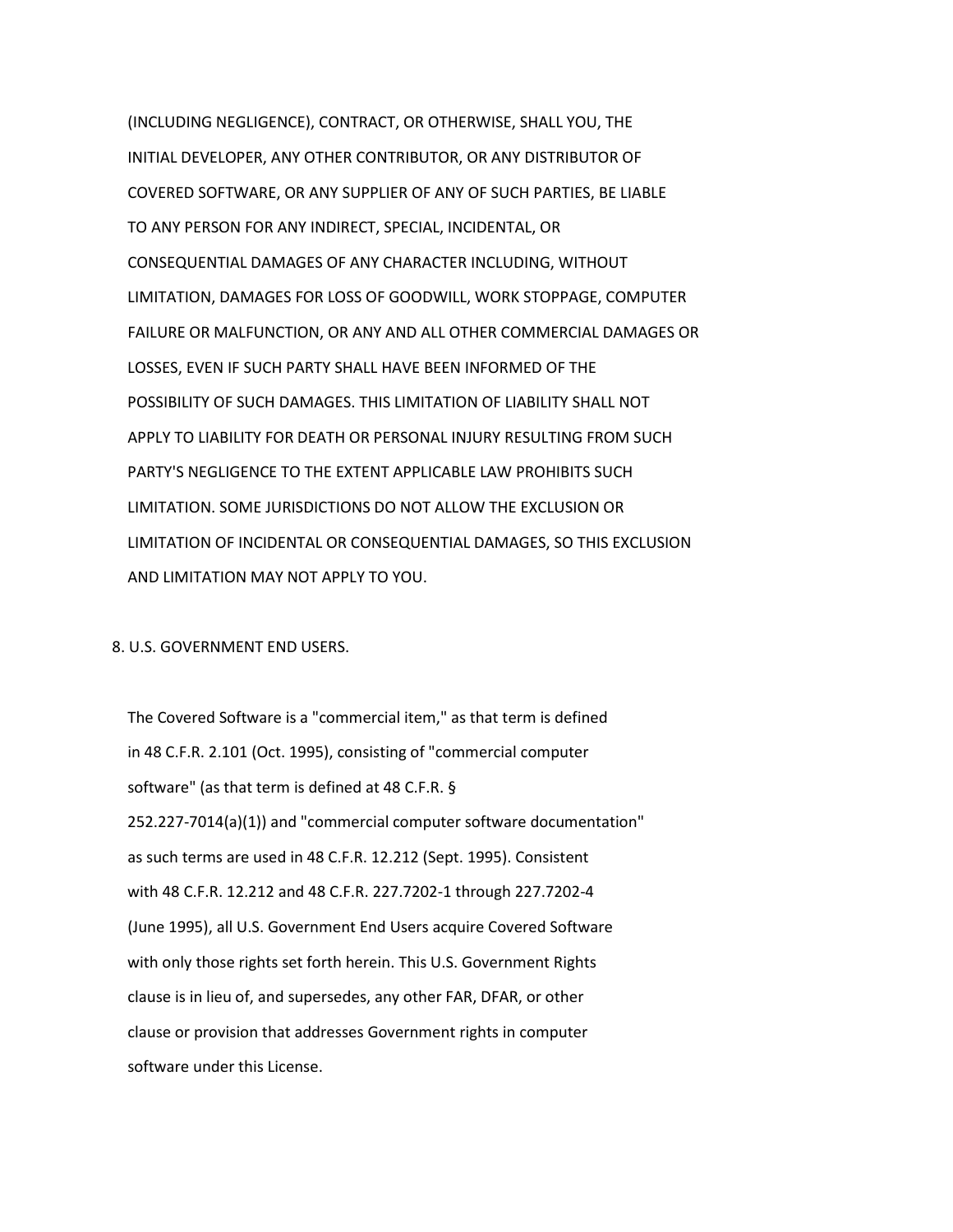This License represents the complete agreement concerning subject matter hereof. If any provision of this License is held to be unenforceable, such provision shall be reformed only to the extent necessary to make it enforceable. This License shall be governed by the law of the jurisdiction specified in a notice contained within the Original Software (except to the extent applicable law, if any, provides otherwise), excluding such jurisdiction's conflict-of-law provisions. Any litigation relating to this License shall be subject to the jurisdiction of the courts located in the jurisdiction and venue specified in a notice contained within the Original Software, with the losing party responsible for costs, including, without limitation, court costs and reasonable attorneys' fees and expenses. The application of the United Nations Convention on Contracts for the International Sale of Goods is expressly excluded. Any law or regulation which provides that the language of a contract shall be construed against the drafter shall not apply to this License. You agree that You alone are responsible for compliance with the United States export administration regulations (and the export control laws and regulation of any other countries) when You use, distribute or otherwise make available any Covered Software.

### 10. RESPONSIBILITY FOR CLAIMS.

 As between Initial Developer and the Contributors, each party is responsible for claims and damages arising, directly or indirectly, out of its utilization of rights under this License and You agree to work with Initial Developer and Contributors to distribute such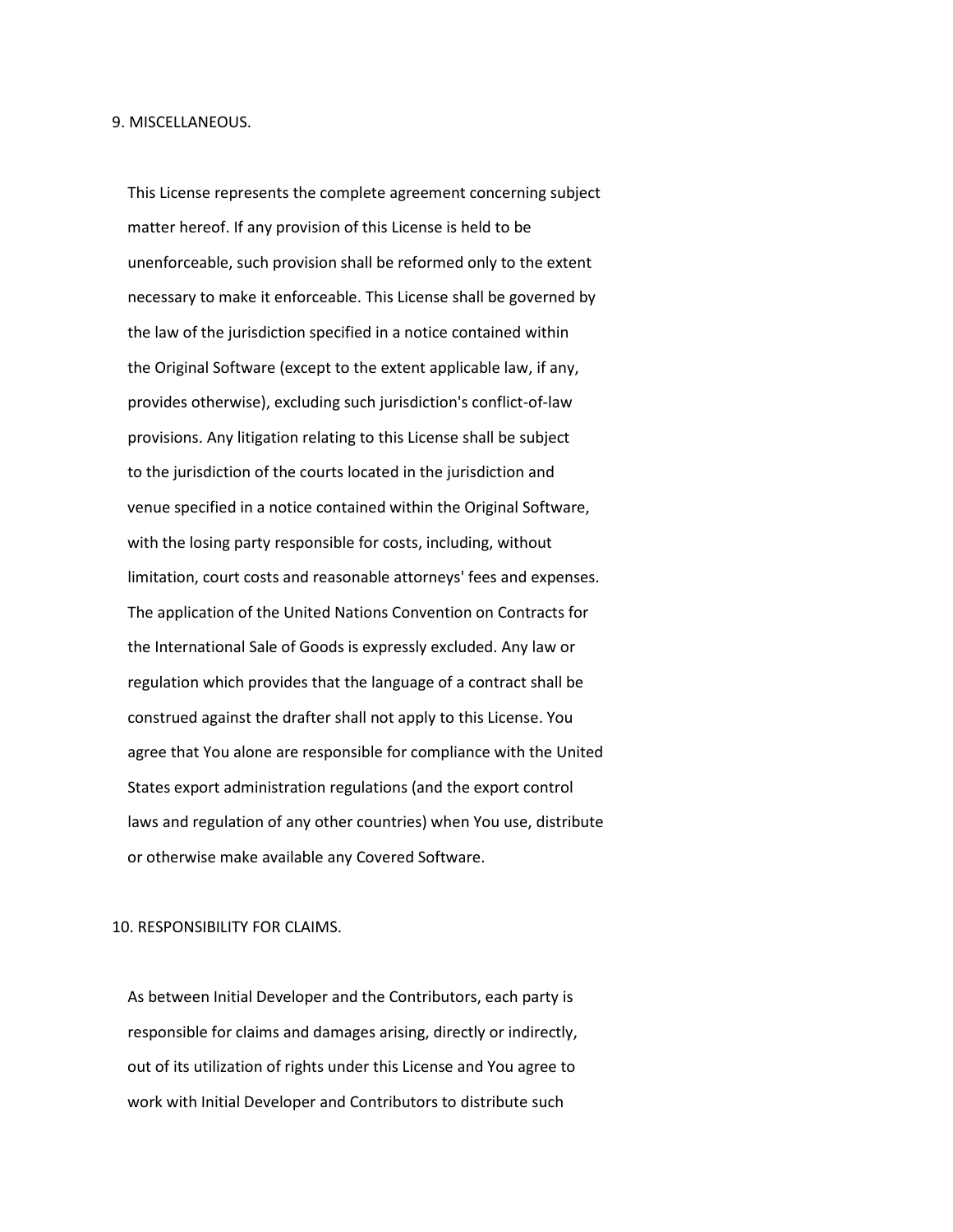responsibility on an equitable basis. Nothing herein is intended or shall be deemed to constitute any admission of liability.

------------------------------------------------------------------------

NOTICE PURSUANT TO SECTION 9 OF THE COMMON DEVELOPMENT AND DISTRIBUTION LICENSE (CDDL)

The code released under the CDDL shall be governed by the laws of the State of California (excluding conflict-of-law provisions). Any litigation relating to this License shall be subject to the jurisdiction of the Federal Courts of the Northern District of California and the state courts of the State of California, with venue lying in Santa Clara County, California.

The GNU General Public License (GPL) Version 2, June 1991

Copyright (C) 1989, 1991 Free Software Foundation, Inc. 51 Franklin Street, Fifth Floor Boston, MA 02110-1335 USA

Everyone is permitted to copy and distribute verbatim copies of this license document, but changing it is not allowed.

Preamble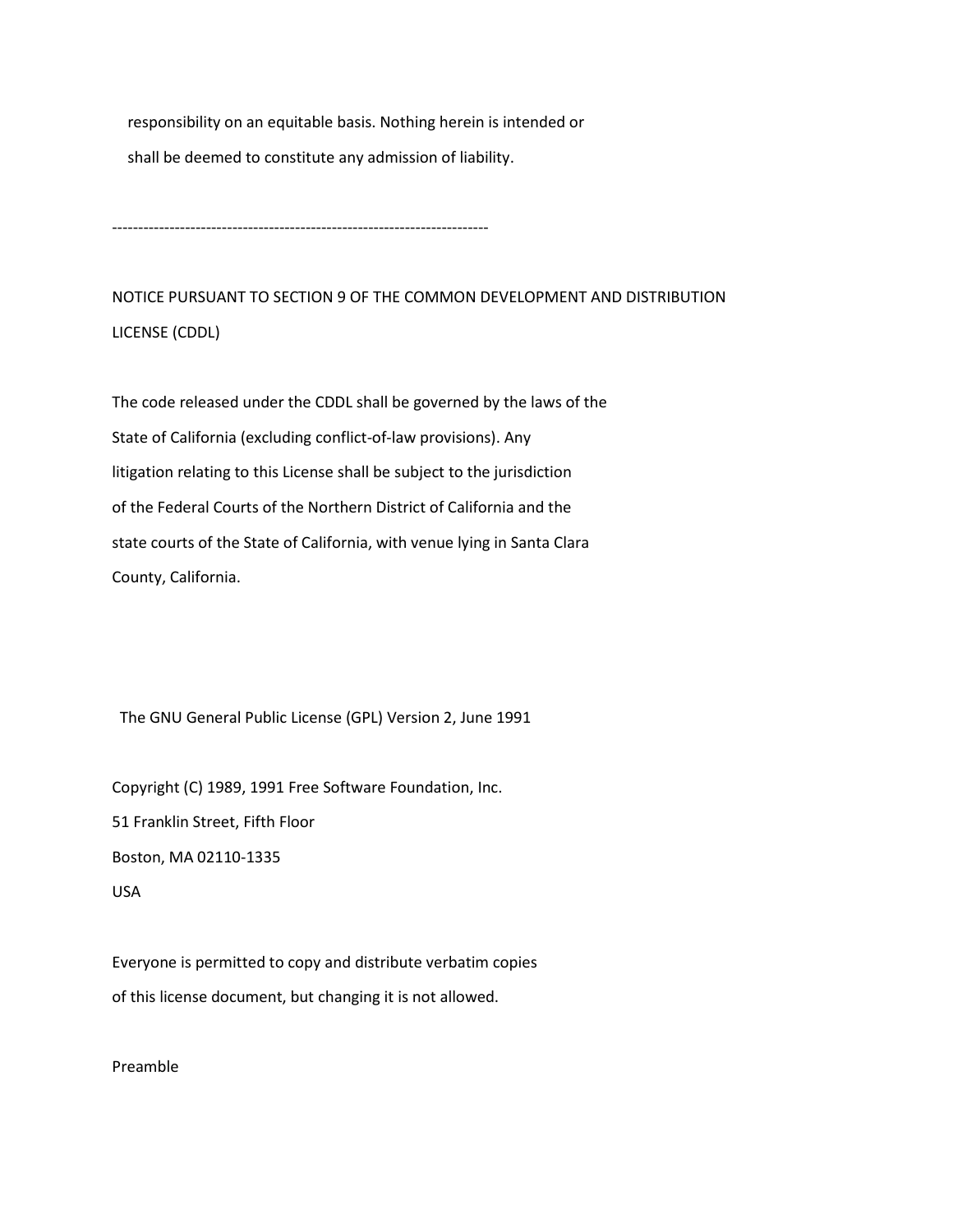The licenses for most software are designed to take away your freedom to share and change it. By contrast, the GNU General Public License is intended to guarantee your freedom to share and change free software--to make sure the software is free for all its users. This General Public License applies to most of the Free Software Foundation's software and to any other program whose authors commit to using it. (Some other Free Software Foundation software is covered by the GNU Library General Public License instead.) You can apply it to your programs, too.

When we speak of free software, we are referring to freedom, not price. Our General Public Licenses are designed to make sure that you have the freedom to distribute copies of free software (and charge for this service if you wish), that you receive source code or can get it if you want it, that you can change the software or use pieces of it in new free programs; and that you know you can do these things.

To protect your rights, we need to make restrictions that forbid anyone to deny you these rights or to ask you to surrender the rights. These restrictions translate to certain responsibilities for you if you distribute copies of the software, or if you modify it.

For example, if you distribute copies of such a program, whether gratis or for a fee, you must give the recipients all the rights that you have. You must make sure that they, too, receive or can get the source code. And you must show them these terms so they know their rights.

We protect your rights with two steps: (1) copyright the software, and (2) offer you this license which gives you legal permission to copy, distribute and/or modify the software.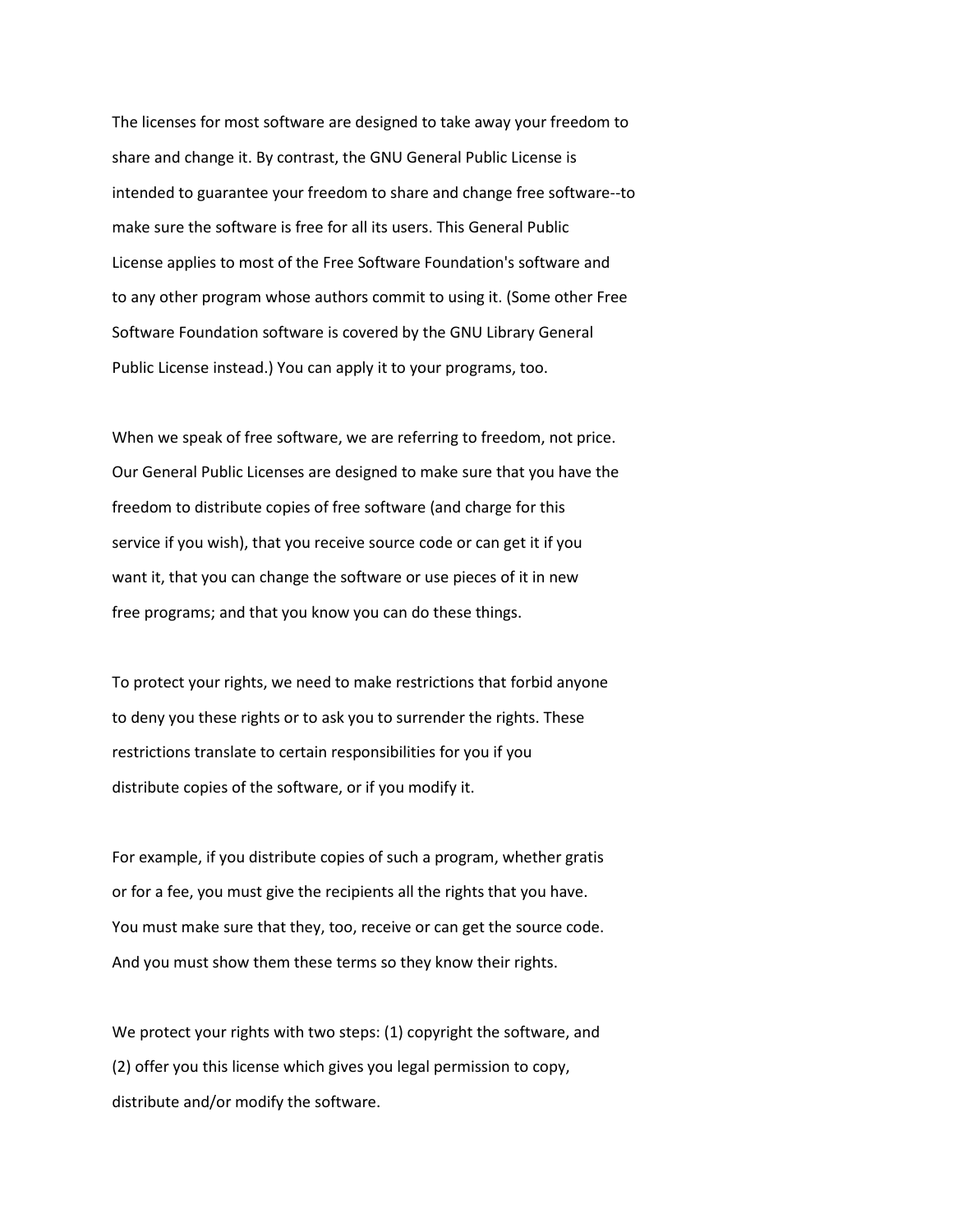Also, for each author's protection and ours, we want to make certain that everyone understands that there is no warranty for this free software. If the software is modified by someone else and passed on, we want its recipients to know that what they have is not the original, so that any problems introduced by others will not reflect on the original authors' reputations.

Finally, any free program is threatened constantly by software patents. We wish to avoid the danger that redistributors of a free program will individually obtain patent licenses, in effect making the program proprietary. To prevent this, we have made it clear that any patent must be licensed for everyone's free use or not licensed at all.

The precise terms and conditions for copying, distribution and modification follow.

## TERMS AND CONDITIONS FOR COPYING, DISTRIBUTION AND MODIFICATION

0. This License applies to any program or other work which contains a notice placed by the copyright holder saying it may be distributed under the terms of this General Public License. The "Program", below, refers to any such program or work, and a "work based on the Program" means either the Program or any derivative work under copyright law: that is to say, a work containing the Program or a portion of it, either verbatim or with modifications and/or translated into another language. (Hereinafter, translation is included without limitation in the term "modification".) Each licensee is addressed as "you".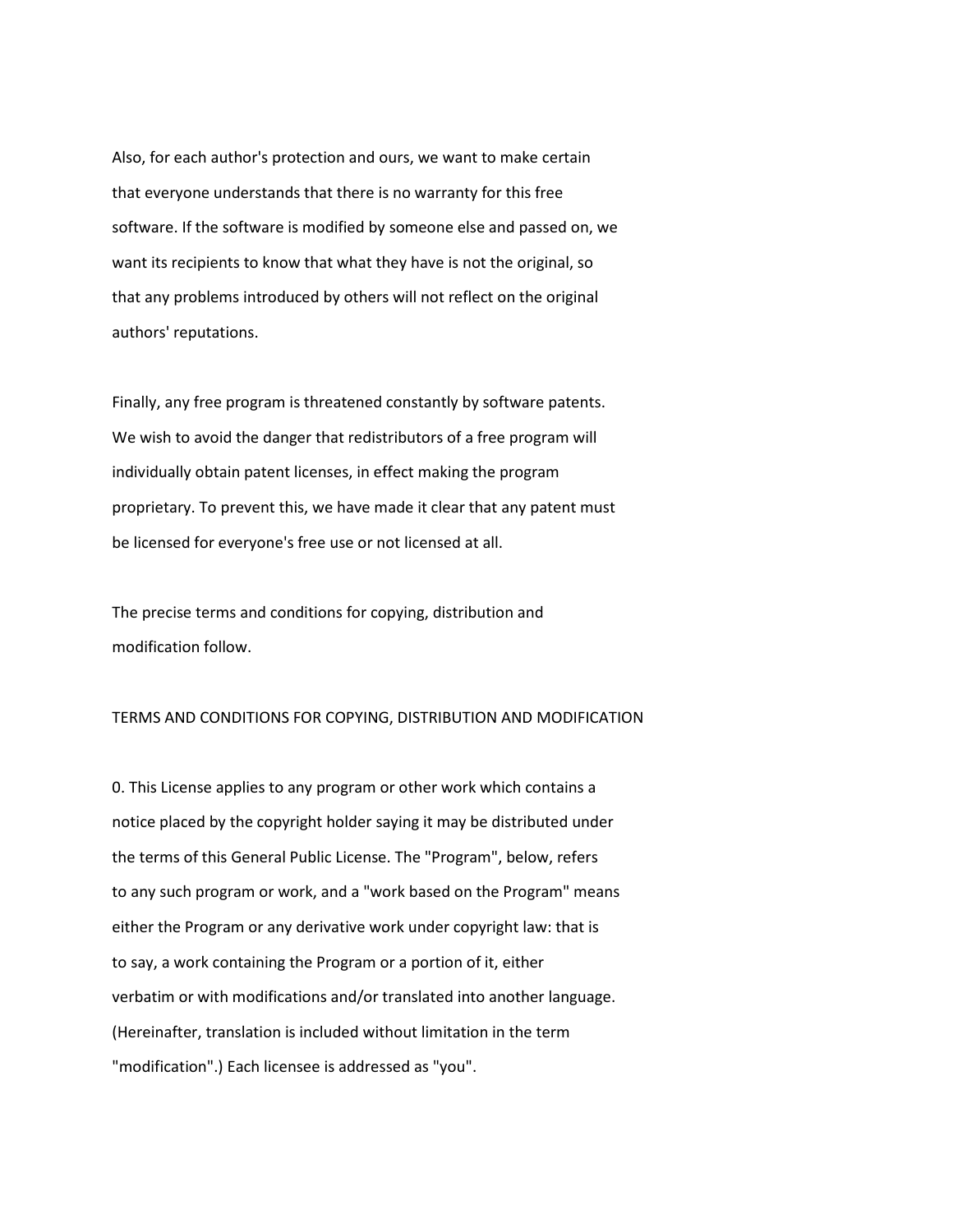Activities other than copying, distribution and modification are not covered by this License; they are outside its scope. The act of running the Program is not restricted, and the output from the Program is covered only if its contents constitute a work based on the Program (independent of having been made by running the Program). Whether that is true depends on what the Program does.

1. You may copy and distribute verbatim copies of the Program's source code as you receive it, in any medium, provided that you conspicuously and appropriately publish on each copy an appropriate copyright notice and disclaimer of warranty; keep intact all the notices that refer to this License and to the absence of any warranty; and give any other recipients of the Program a copy of this License along with the Program.

You may charge a fee for the physical act of transferring a copy, and you may at your option offer warranty protection in exchange for a fee.

2. You may modify your copy or copies of the Program or any portion of it, thus forming a work based on the Program, and copy and distribute such modifications or work under the terms of Section 1 above, provided that you also meet all of these conditions:

 a) You must cause the modified files to carry prominent notices stating that you changed the files and the date of any change.

 b) You must cause any work that you distribute or publish, that in whole or in part contains or is derived from the Program or any part thereof, to be licensed as a whole at no charge to all third parties under the terms of this License.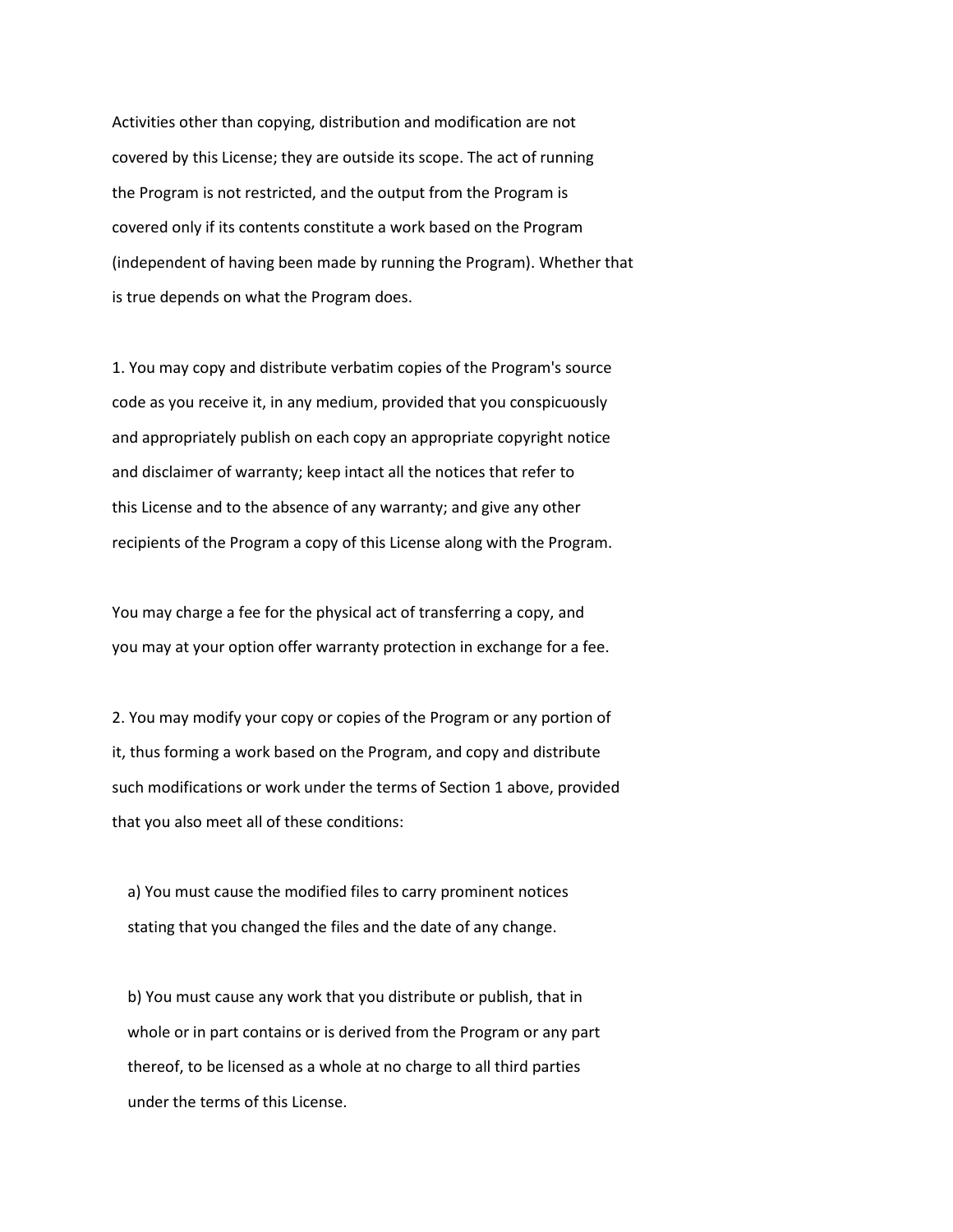c) If the modified program normally reads commands interactively when run, you must cause it, when started running for such interactive use in the most ordinary way, to print or display an announcement including an appropriate copyright notice and a notice that there is no warranty (or else, saying that you provide a warranty) and that users may redistribute the program under these conditions, and telling the user how to view a copy of this License. (Exception: if the Program itself is interactive but does not normally print such an announcement, your work based on the Program is not required to print an announcement.)

These requirements apply to the modified work as a whole. If identifiable sections of that work are not derived from the Program, and can be reasonably considered independent and separate works in themselves, then this License, and its terms, do not apply to those sections when you distribute them as separate works. But when you distribute the same sections as part of a whole which is a work based on the Program, the distribution of the whole must be on the terms of this License, whose permissions for other licensees extend to the entire whole, and thus to each and every part regardless of who wrote it.

Thus, it is not the intent of this section to claim rights or contest your rights to work written entirely by you; rather, the intent is to exercise the right to control the distribution of derivative or collective works based on the Program.

In addition, mere aggregation of another work not based on the Program with the Program (or with a work based on the Program) on a volume of a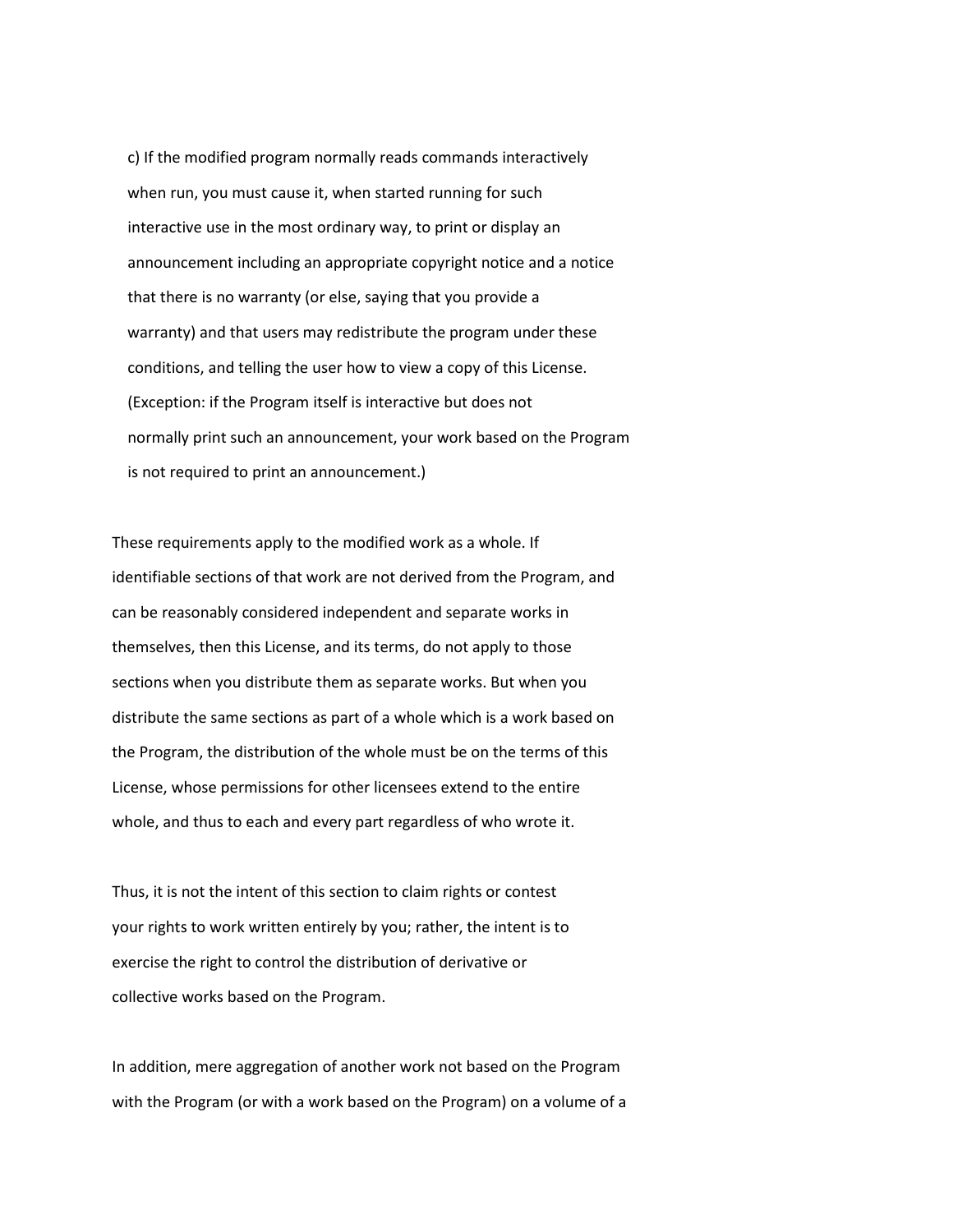storage or distribution medium does not bring the other work under the scope of this License.

3. You may copy and distribute the Program (or a work based on it, under Section 2) in object code or executable form under the terms of Sections 1 and 2 above provided that you also do one of the following:

 a) Accompany it with the complete corresponding machine-readable source code, which must be distributed under the terms of Sections 1 and 2 above on a medium customarily used for software interchange; or,

 b) Accompany it with a written offer, valid for at least three years, to give any third party, for a charge no more than your cost of physically performing source distribution, a complete machine-readable copy of the corresponding source code, to be distributed under the terms of Sections 1 and 2 above on a medium customarily used for software interchange; or,

 c) Accompany it with the information you received as to the offer to distribute corresponding source code. (This alternative is allowed only for noncommercial distribution and only if you received the program in object code or executable form with such an offer, in accord with Subsection b above.)

The source code for a work means the preferred form of the work for making modifications to it. For an executable work, complete source code means all the source code for all modules it contains, plus any associated interface definition files, plus the scripts used to control compilation and installation of the executable. However, as a special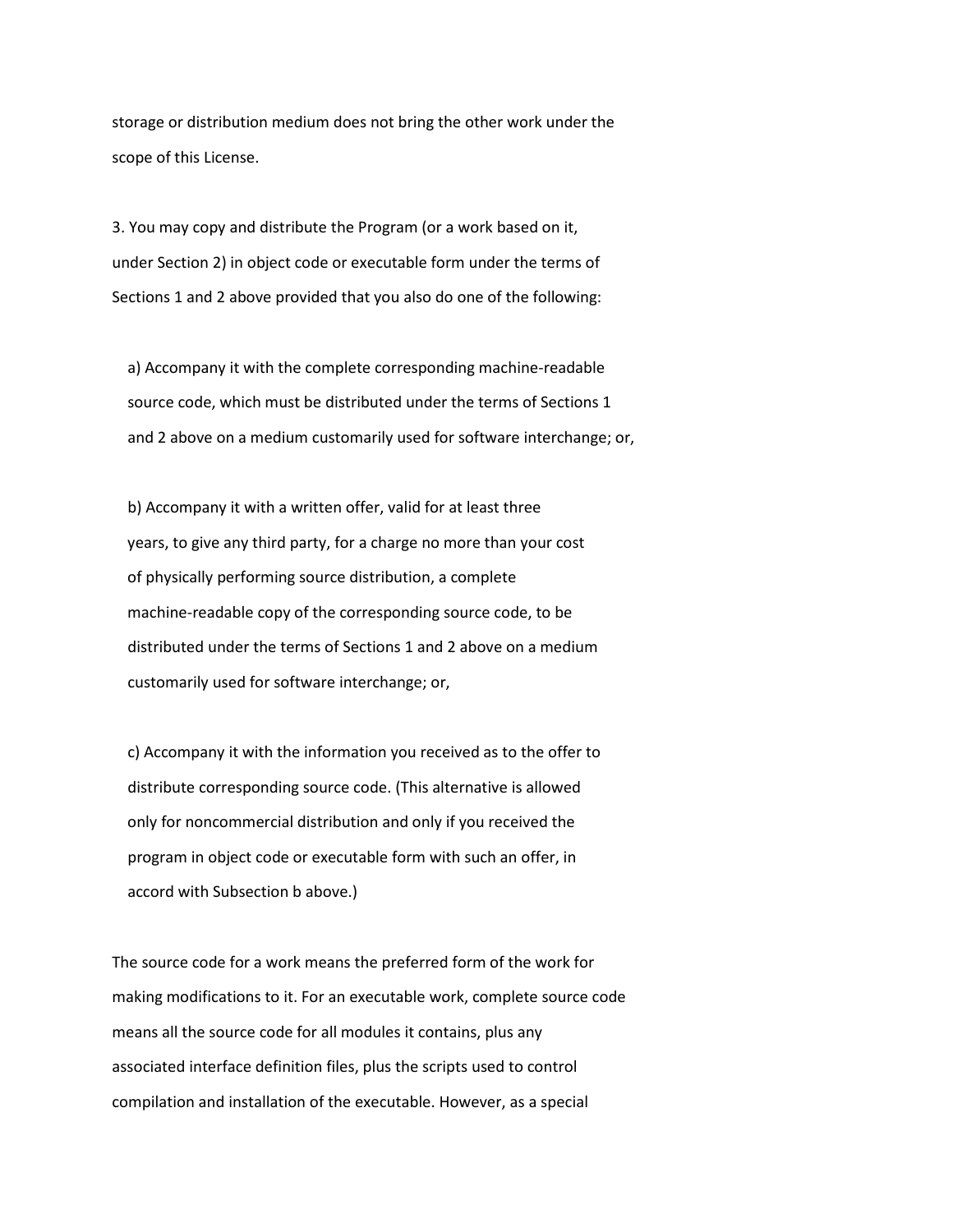exception, the source code distributed need not include anything that is normally distributed (in either source or binary form) with the major components (compiler, kernel, and so on) of the operating system on which the executable runs, unless that component itself accompanies the executable.

If distribution of executable or object code is made by offering access to copy from a designated place, then offering equivalent access to copy the source code from the same place counts as distribution of the source code, even though third parties are not compelled to copy the source along with the object code.

4. You may not copy, modify, sublicense, or distribute the Program except as expressly provided under this License. Any attempt otherwise to copy, modify, sublicense or distribute the Program is void, and will automatically terminate your rights under this License. However, parties who have received copies, or rights, from you under this License will not have their licenses terminated so long as such parties remain in full compliance.

5. You are not required to accept this License, since you have not signed it. However, nothing else grants you permission to modify or distribute the Program or its derivative works. These actions are prohibited by law if you do not accept this License. Therefore, by modifying or distributing the Program (or any work based on the Program), you indicate your acceptance of this License to do so, and all its terms and conditions for copying, distributing or modifying the Program or works based on it.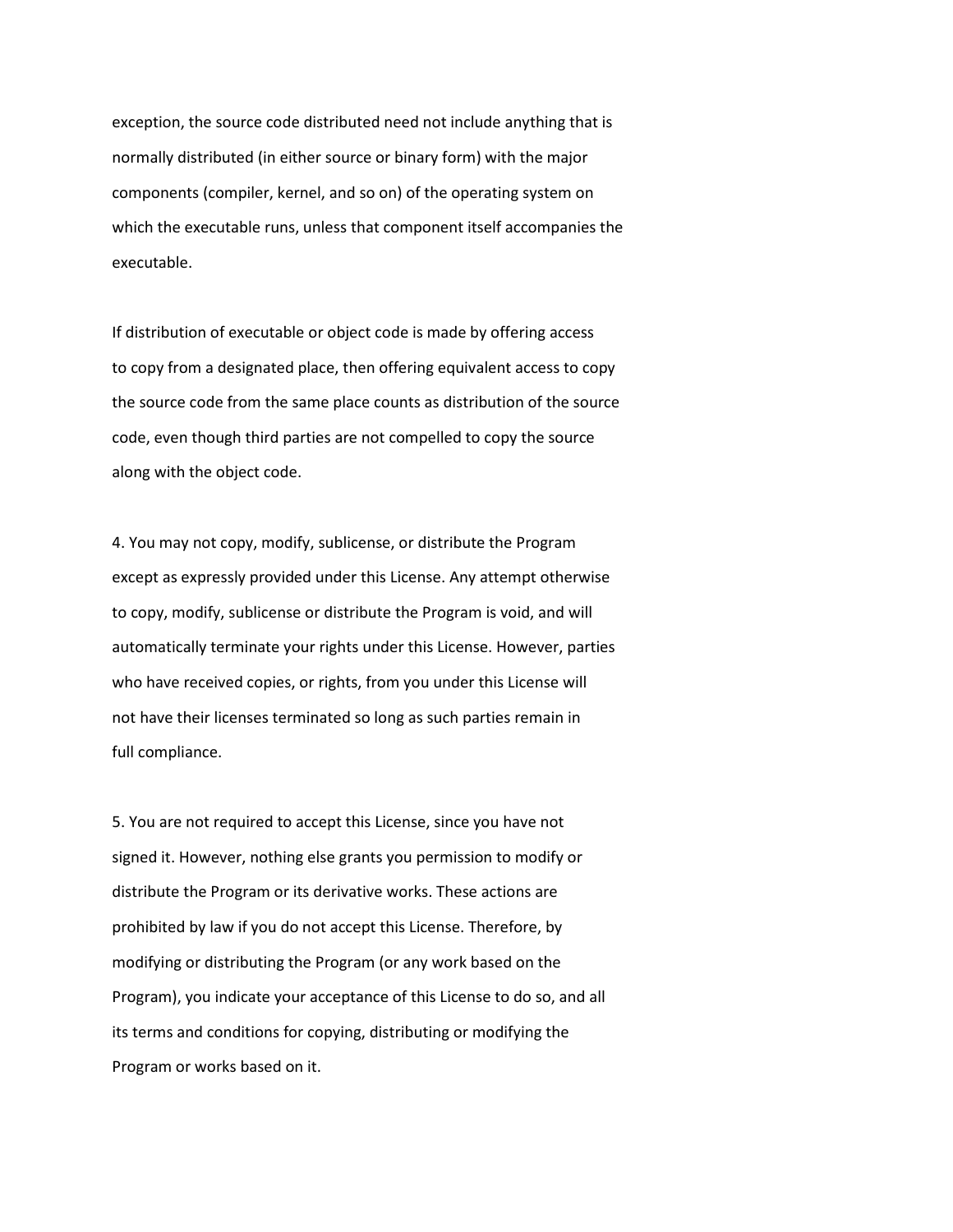6. Each time you redistribute the Program (or any work based on the Program), the recipient automatically receives a license from the original licensor to copy, distribute or modify the Program subject to these terms and conditions. You may not impose any further restrictions on the recipients' exercise of the rights granted herein. You are not responsible for enforcing compliance by third parties to this License.

7. If, as a consequence of a court judgment or allegation of patent infringement or for any other reason (not limited to patent issues), conditions are imposed on you (whether by court order, agreement or otherwise) that contradict the conditions of this License, they do not excuse you from the conditions of this License. If you cannot distribute so as to satisfy simultaneously your obligations under this License and any other pertinent obligations, then as a consequence you may not distribute the Program at all. For example, if a patent license would not permit royalty-free redistribution of the Program by all those who receive copies directly or indirectly through you, then the only way you could satisfy both it and this License would be to refrain entirely from distribution of the Program.

If any portion of this section is held invalid or unenforceable under any particular circumstance, the balance of the section is intended to apply and the section as a whole is intended to apply in other circumstances.

It is not the purpose of this section to induce you to infringe any patents or other property right claims or to contest validity of any such claims; this section has the sole purpose of protecting the integrity of the free software distribution system, which is implemented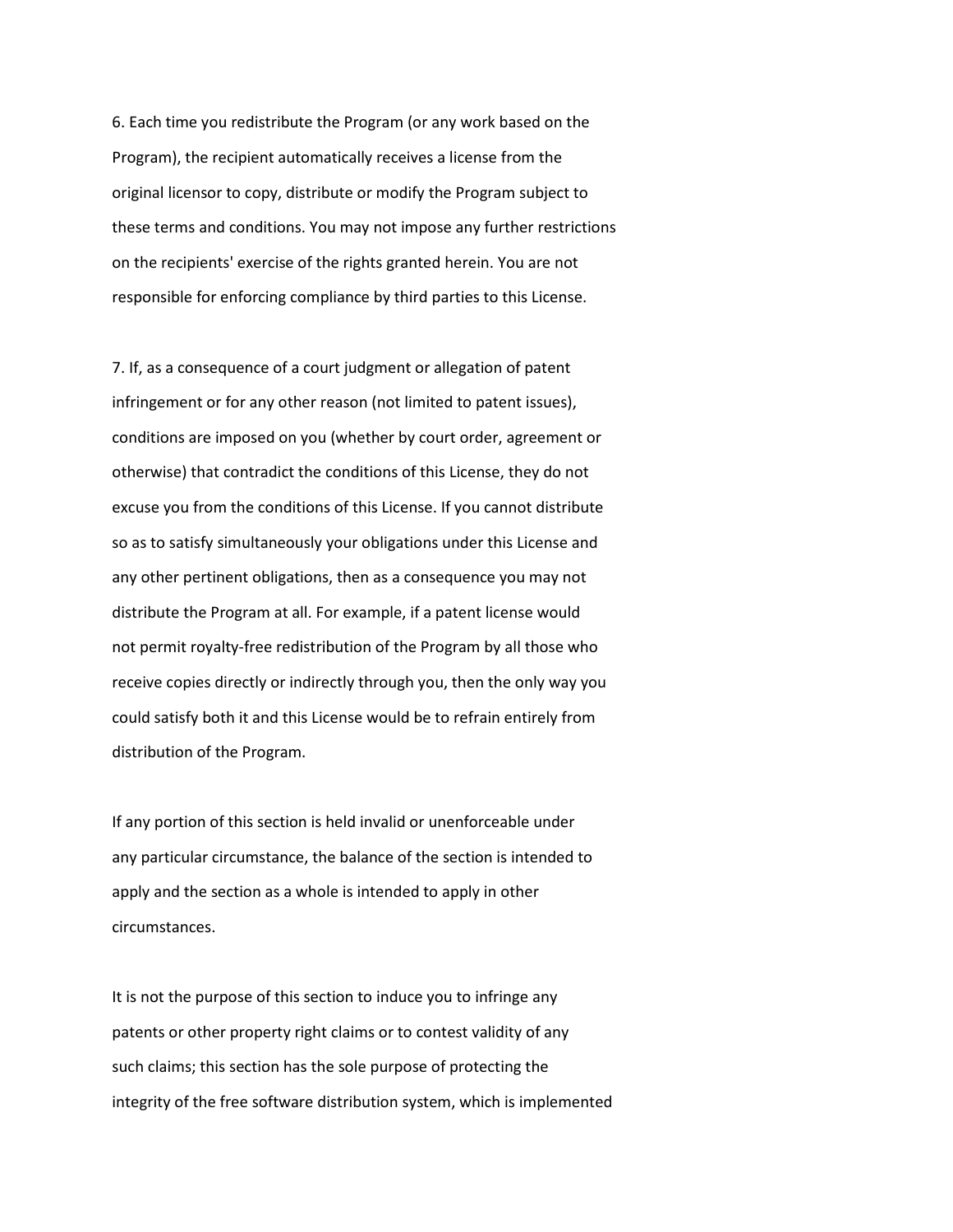by public license practices. Many people have made generous contributions to the wide range of software distributed through that system in reliance on consistent application of that system; it is up to the author/donor to decide if he or she is willing to distribute software through any other system and a licensee cannot impose that choice.

This section is intended to make thoroughly clear what is believed to be a consequence of the rest of this License.

8. If the distribution and/or use of the Program is restricted in certain countries either by patents or by copyrighted interfaces, the original copyright holder who places the Program under this License may add an explicit geographical distribution limitation excluding those countries, so that distribution is permitted only in or among countries not thus excluded. In such case, this License incorporates the limitation as if written in the body of this License.

9. The Free Software Foundation may publish revised and/or new versions of the General Public License from time to time. Such new versions will be similar in spirit to the present version, but may differ in detail to address new problems or concerns.

Each version is given a distinguishing version number. If the Program specifies a version number of this License which applies to it and "any later version", you have the option of following the terms and conditions either of that version or of any later version published by the Free Software Foundation. If the Program does not specify a version number of this License, you may choose any version ever published by the Free Software Foundation.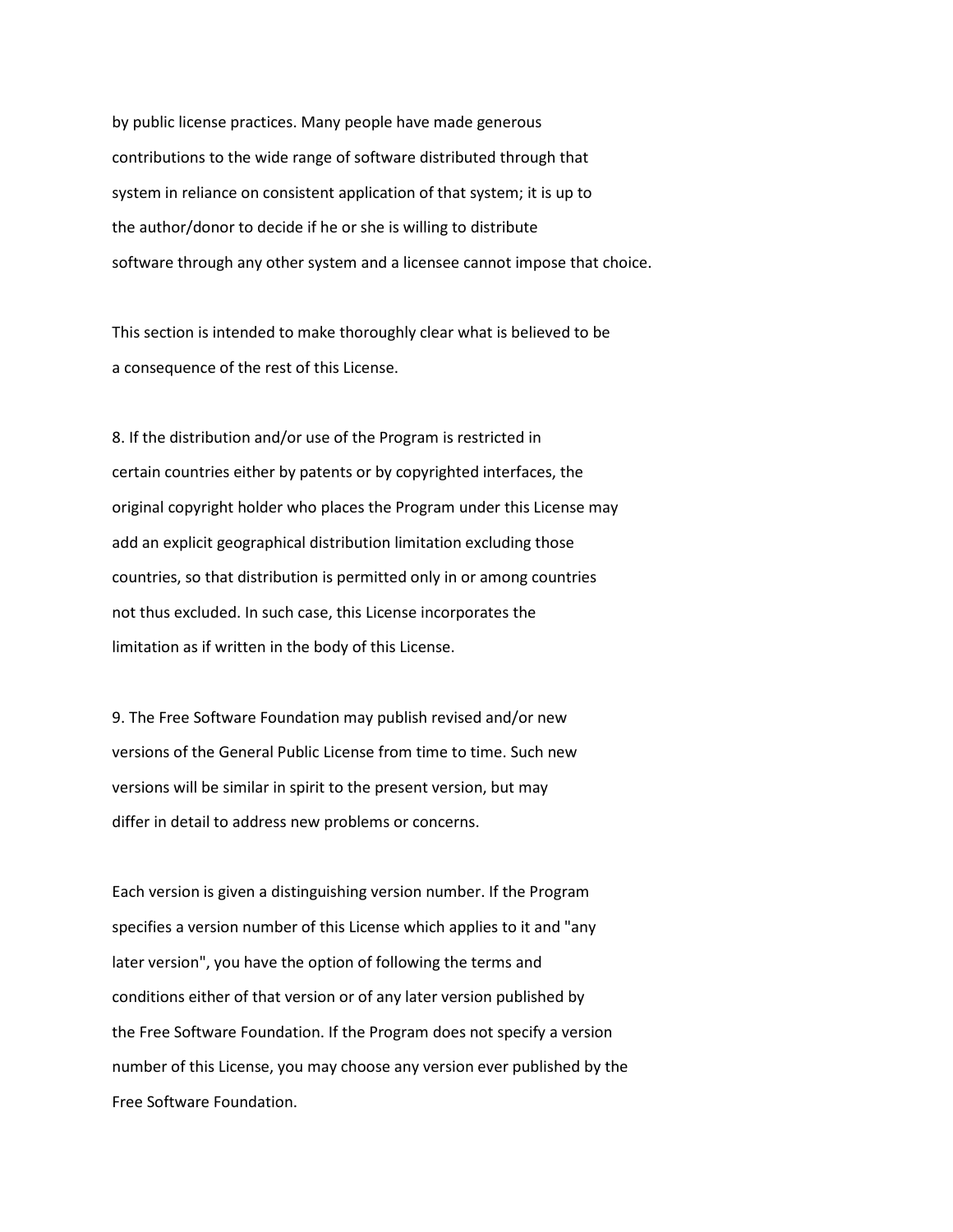10. If you wish to incorporate parts of the Program into other free programs whose distribution conditions are different, write to the author to ask for permission. For software which is copyrighted by the Free Software Foundation, write to the Free Software Foundation; we sometimes make exceptions for this. Our decision will be guided by the two goals of preserving the free status of all derivatives of our free software and of promoting the sharing and reuse of software generally.

#### NO WARRANTY

11. BECAUSE THE PROGRAM IS LICENSED FREE OF CHARGE, THERE IS NO WARRANTY FOR THE PROGRAM, TO THE EXTENT PERMITTED BY APPLICABLE LAW. EXCEPT WHEN OTHERWISE STATED IN WRITING THE COPYRIGHT HOLDERS AND/OR OTHER PARTIES PROVIDE THE PROGRAM "AS IS" WITHOUT WARRANTY OF ANY KIND, EITHER EXPRESSED OR IMPLIED, INCLUDING, BUT NOT LIMITED TO, THE IMPLIED WARRANTIES OF MERCHANTABILITY AND FITNESS FOR A PARTICULAR PURPOSE. THE ENTIRE RISK AS TO THE QUALITY AND PERFORMANCE OF THE PROGRAM IS WITH YOU. SHOULD THE PROGRAM PROVE DEFECTIVE, YOU ASSUME THE COST OF ALL NECESSARY SERVICING, REPAIR OR CORRECTION.

12. IN NO EVENT UNLESS REQUIRED BY APPLICABLE LAW OR AGREED TO IN WRITING WILL ANY COPYRIGHT HOLDER, OR ANY OTHER PARTY WHO MAY MODIFY AND/OR REDISTRIBUTE THE PROGRAM AS PERMITTED ABOVE, BE LIABLE TO YOU FOR DAMAGES, INCLUDING ANY GENERAL, SPECIAL, INCIDENTAL OR CONSEQUENTIAL DAMAGES ARISING OUT OF THE USE OR INABILITY TO USE THE PROGRAM (INCLUDING BUT NOT LIMITED TO LOSS OF DATA OR DATA BEING RENDERED INACCURATE OR LOSSES SUSTAINED BY YOU OR THIRD PARTIES OR A FAILURE OF THE PROGRAM TO OPERATE WITH ANY OTHER PROGRAMS), EVEN IF SUCH HOLDER OR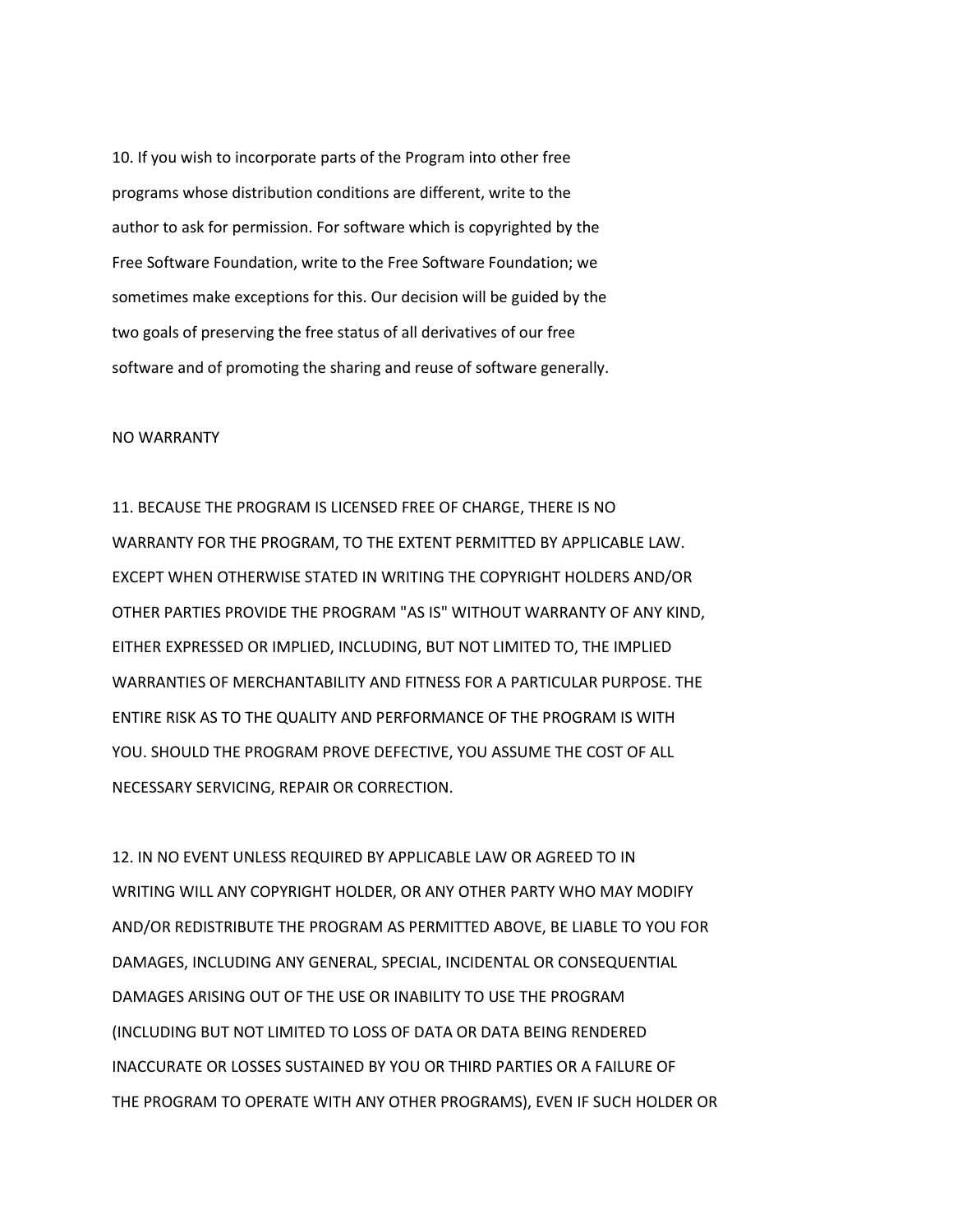OTHER PARTY HAS BEEN ADVISED OF THE POSSIBILITY OF SUCH DAMAGES.

## END OF TERMS AND CONDITIONS

How to Apply These Terms to Your New Programs

If you develop a new program, and you want it to be of the greatest possible use to the public, the best way to achieve this is to make it free software which everyone can redistribute and change under these terms.

To do so, attach the following notices to the program. It is safest to attach them to the start of each source file to most effectively convey the exclusion of warranty; and each file should have at least the "copyright" line and a pointer to where the full notice is found.

 One line to give the program's name and a brief idea of what it does. Copyright (C) <year> <name of author>

 This program is free software; you can redistribute it and/or modify it under the terms of the GNU General Public License as published by the Free Software Foundation; either version 2 of the License, or (at your option) any later version.

 This program is distributed in the hope that it will be useful, but WITHOUT ANY WARRANTY; without even the implied warranty of MERCHANTABILITY or FITNESS FOR A PARTICULAR PURPOSE. See the GNU General Public License for more details.

You should have received a copy of the GNU General Public License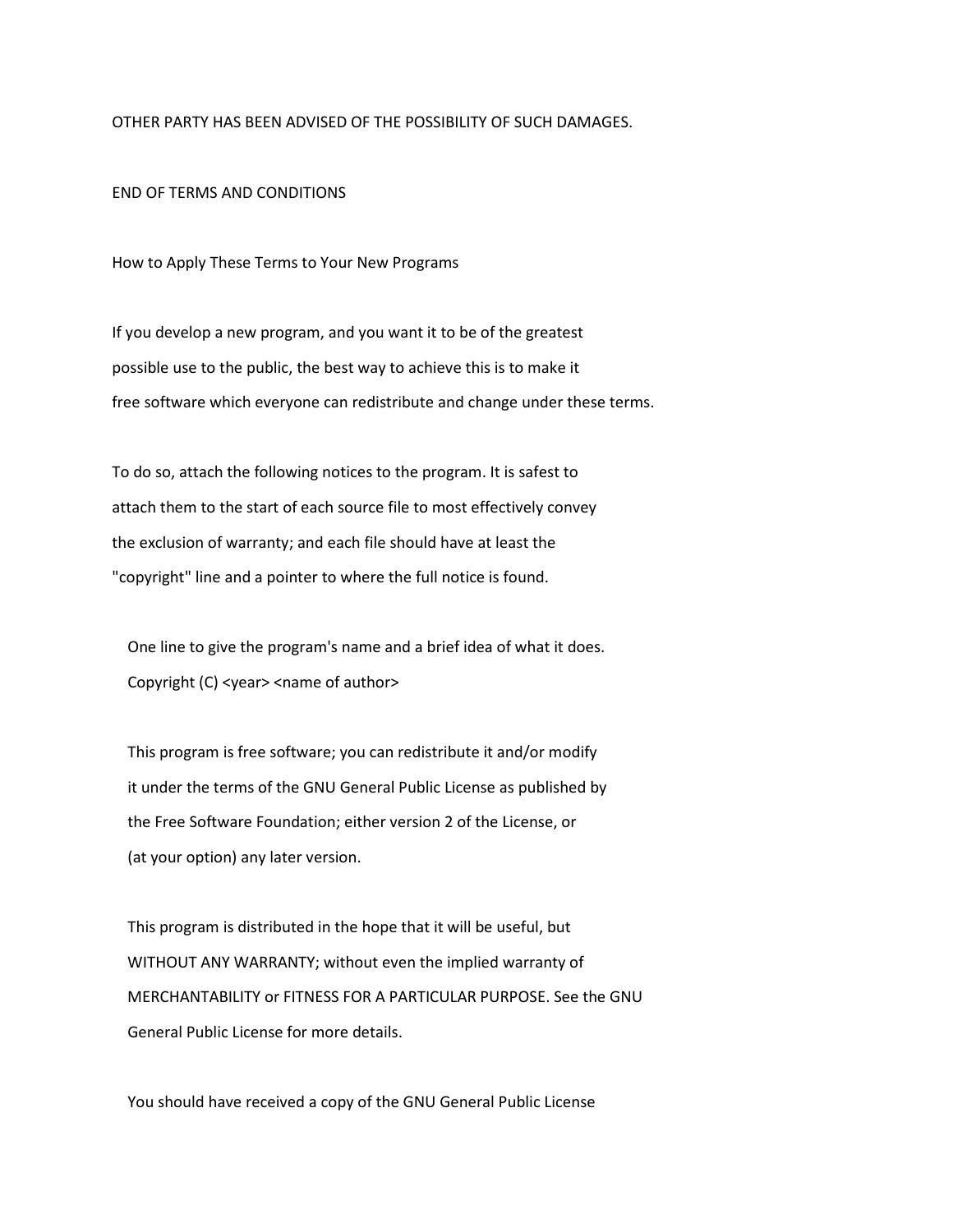along with this program; if not, write to the Free Software Foundation, Inc., 51 Franklin Street, Fifth Floor, Boston, MA 02110-1335 USA

Also add information on how to contact you by electronic and paper mail.

If the program is interactive, make it output a short notice like this when it starts in an interactive mode:

 Gnomovision version 69, Copyright (C) year name of author Gnomovision comes with ABSOLUTELY NO WARRANTY; for details type `show w'. This is free software, and you are welcome to redistribute it under certain conditions; type `show c' for details.

The hypothetical commands `show w' and `show c' should show the appropriate parts of the General Public License. Of course, the commands you use may be called something other than `show w' and `show c'; they could even be mouse-clicks or menu items--whatever suits your program.

You should also get your employer (if you work as a programmer) or your school, if any, to sign a "copyright disclaimer" for the program, if necessary. Here is a sample; alter the names:

 Yoyodyne, Inc., hereby disclaims all copyright interest in the program `Gnomovision' (which makes passes at compilers) written by James Hacker.

 signature of Ty Coon, 1 April 1989 Ty Coon, President of Vice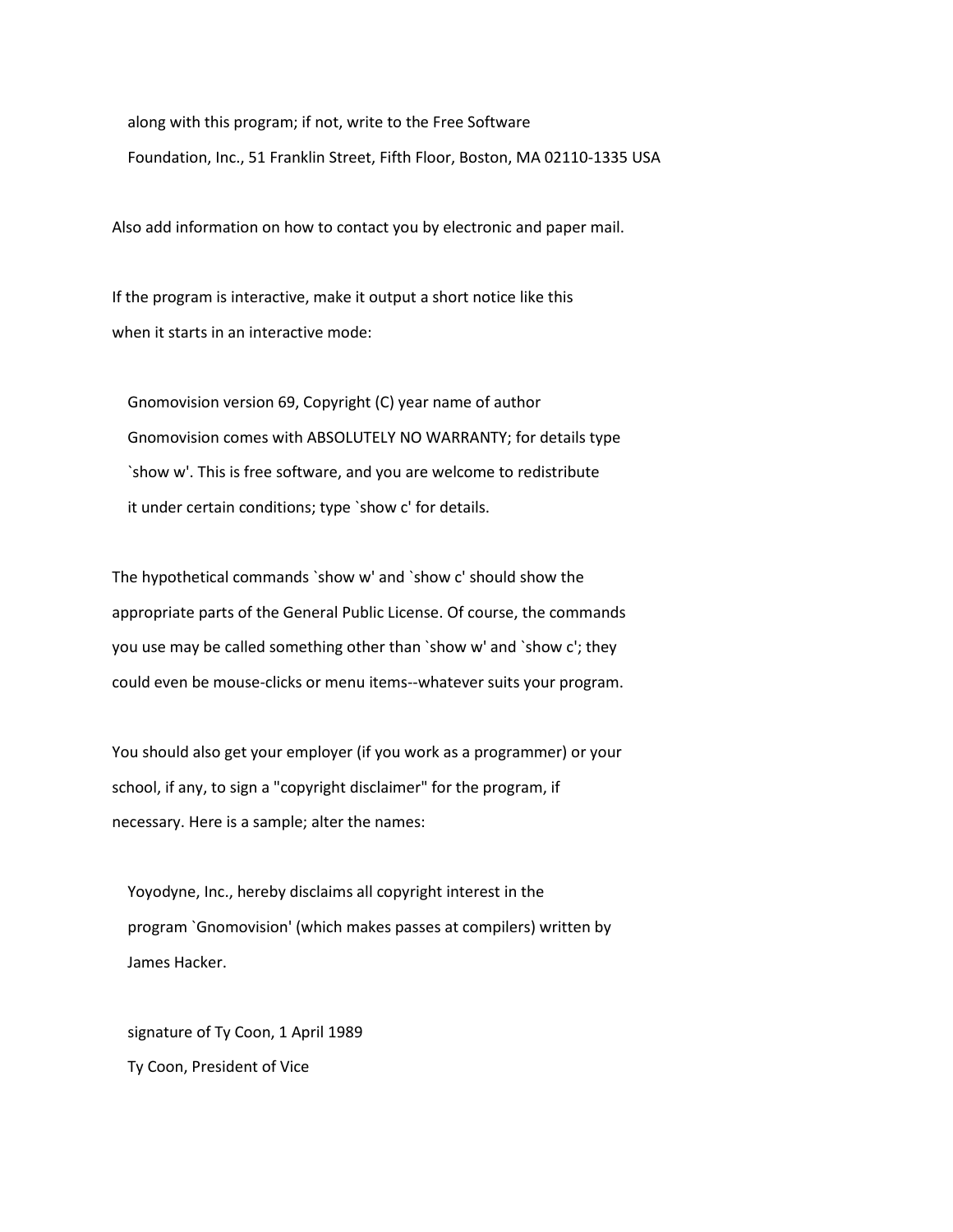This General Public License does not permit incorporating your program into proprietary programs. If your program is a subroutine library, you may consider it more useful to permit linking proprietary applications with the library. If this is what you want to do, use the GNU Library General Public License instead of this License.

#

Certain source files distributed by Oracle America, Inc. and/or its affiliates are subject to the following clarification and special exception to the GPLv2, based on the GNU Project exception for its Classpath libraries, known as the GNU Classpath Exception, but only where Oracle has expressly included in the particular source file's header the words "Oracle designates this particular file as subject to the "Classpath" exception as provided by Oracle in the LICENSE file that accompanied this code."

You should also note that Oracle includes multiple, independent programs in this software package. Some of those programs are provided under licenses deemed incompatible with the GPLv2 by the Free Software Foundation and others. For example, the package includes programs licensed under the Apache License, Version 2.0. Such programs are licensed to you under their original licenses.

Oracle facilitates your further distribution of this package by adding the Classpath Exception to the necessary parts of its GPLv2 code, which permits you to use that code in combination with other independent modules not licensed under the GPLv2. However, note that this would not permit you to commingle code under an incompatible license with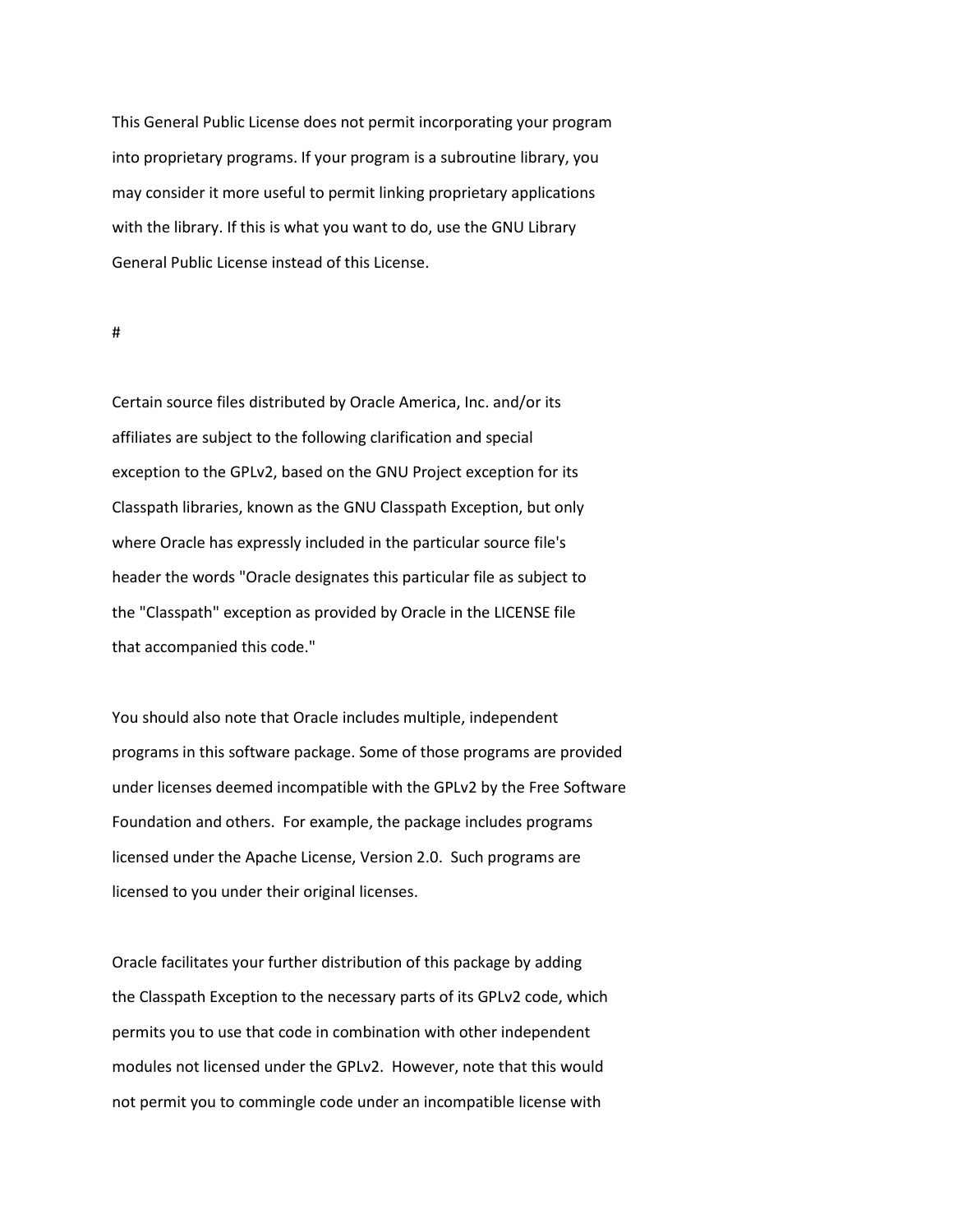Oracle's GPLv2 licensed code by, for example, cutting and pasting such code into a file also containing Oracle's GPLv2 licensed code and then distributing the result. Additionally, if you were to remove the Classpath Exception from any of the files to which it applies and distribute the result, you would likely be required to license some or all of the other code in that distribution under the GPLv2 as well, and since the GPLv2 is incompatible with the license terms of some items included in the distribution by Oracle, removing the Classpath Exception could therefore effectively compromise your ability to further distribute the package.

Proceed with caution and we recommend that you obtain the advice of a lawyer skilled in open source matters before removing the Classpath Exception or making modifications to this package which may subsequently be redistributed and/or involve the use of third party software.

# CLASSPATH EXCEPTION

Linking this library statically or dynamically with other modules is making a combined work based on this library. Thus, the terms and conditions of the GNU General Public License version 2 cover the whole combination.

As a special exception, the copyright holders of this library give you permission to link this library with independent modules to produce an executable, regardless of the license terms of these independent modules, and to copy and distribute the resulting executable under terms of your choice, provided that you also meet, for each linked independent module, the terms and conditions of the license of that